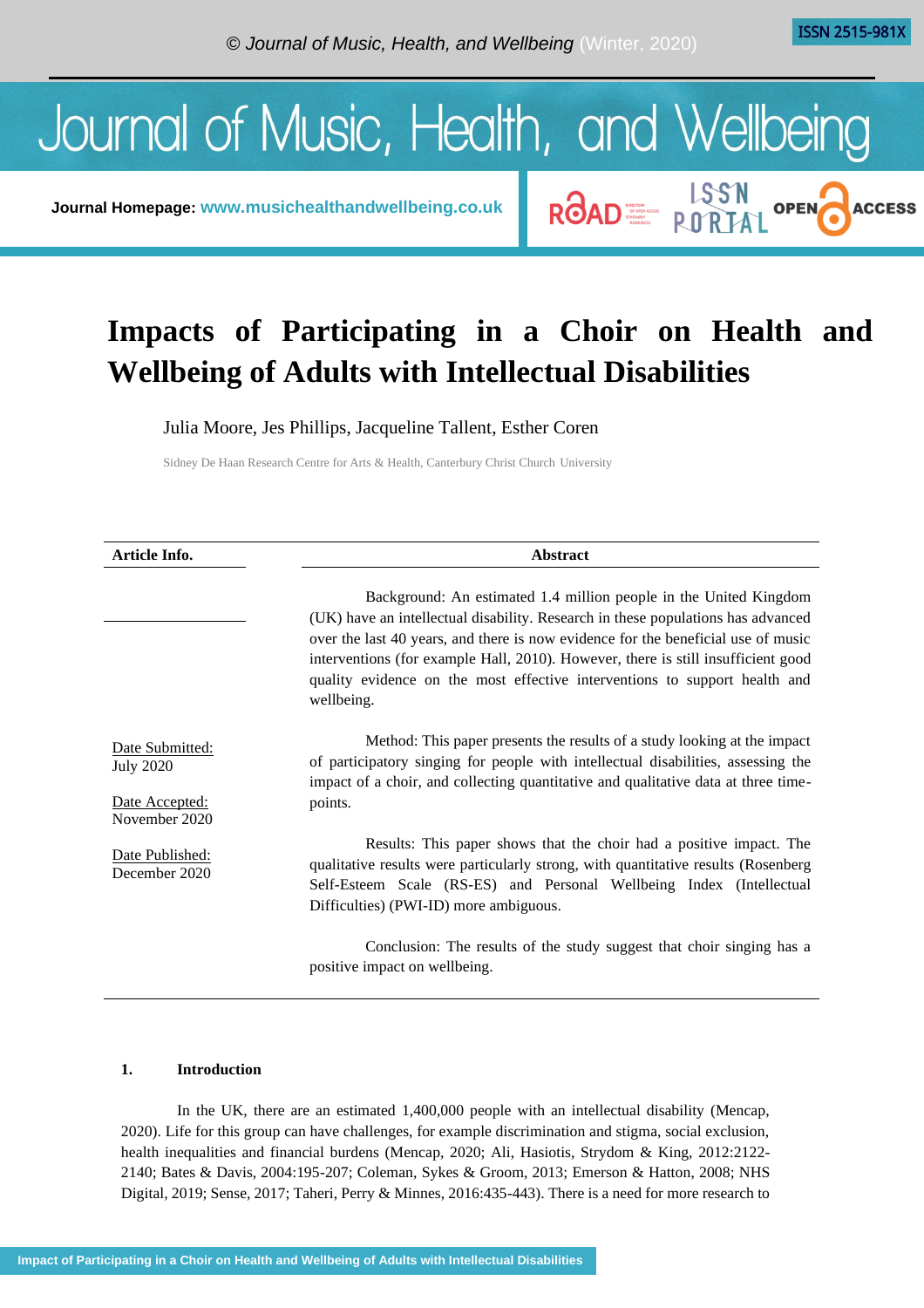gather evidence, support impactful interventions and help build connections with the wider community (Department of Health, 2010).

#### *Definitions and key concepts*

In the UK the term 'learning disability' has been defined as 'a significantly reduced ability to understand new or complex information, to learn new skills, with a reduced ability to cope independently which started before adulthood' (Department of Health, 2001:14). More recently the term 'intellectual disability' is gaining usage (Cluley, 2017:24-32), particularly in the international context. The definition of intellectual disability provided by the World Health Organisation (WHO) (2019) is similar to the Department of Health definition but with a focus on social and environmental dimensions. In the questionnaire used for this study, the term 'learning disability' was used, as participants were most familiar with that term, but this paper uses 'intellectual disabilities'.

#### *Notions of self*

Self is a complex notion. The role that the perspectives of other people play in one's sense of self has been widely discussed. Prescott (2006:7) states 'self-perception is possible because the individual is able to compare his Self with others and is also able to interpret the feedback from others on his Self'. There has been disagreement regarding the strength of self-concept amongst individuals with intellectual disability. Harter (1982:87-97) found that children with intellectual disability had a less developed sense of self than children with typical development, however others (for example Lewandowski & Arcangelo, 1994:598-605; Reschly & Christenson, 2006:103-113; Pestana, 2014:16-23) failed to find any differences between people with intellectual disabilities and others in terms of global self-concept.

The rating scales used in this study presuppose that people with intellectual disabilities have a sufficient sense of self to assess themselves.

#### *Research with people with an intellectual disability*

Historically, intellectual disability research has been informed by the biomedical model, and carried out primarily in psychology and biomedicine. More recently, however, research has drawn upon a socially-based model which aligns with the position of the UK Government strategy document, *Valuing People* (Department of Health, 2001) and with the WHO's definitions (2019). Recent studies have taken a qualitative stance, with participants sharing their own perspectives (Walmsley, 2001:187-205). However, while such smaller-scale studies offer depth and texture, they may not provide the evidence required for widespread change. More, and larger, research studies are needed from a social perspective. However, there can be challenges, such as issues with mental capacity and informed consent (Beauchamp & Childress, 2009:77-81). For example, the requirement for consent can lead to the exclusion of people with intellectual disabilities (McClimens & Allmark, 2011:633-639).

#### *The impact of participative arts on health for people with an intellectual disability*

Despite challenges, the evidence base is growing, and research has shown that participating in meaningful social and leisure activities yields benefits (Hall, 2010:24-40) including a sense of belonging, connectivity, and improved wellbeing (Wilson, Jacques, Johnson & Brotherton, 2017:847-858). This is particularly true for music activities (Nordoff Robbins, 2020; British Association for Music Therapy, 2017). This synergises with research amongst the general population on the positive impacts of arts and music on health and wellbeing. For example, Clift and Hancox (2010:79-96) found improvements in physical, psychological, social and environmental wellbeing amongst choir singers in Europe and Australia; Clift, Skingley, Page, Stephens and Hurley (2017) found that participation in *Singing for Breathing* groups were beneficial for people with COPD; while Clift, Gilbert, R. and Vella-Burrows, T. (2016) discuss the value of singing for older people in terms of health and wellbeing.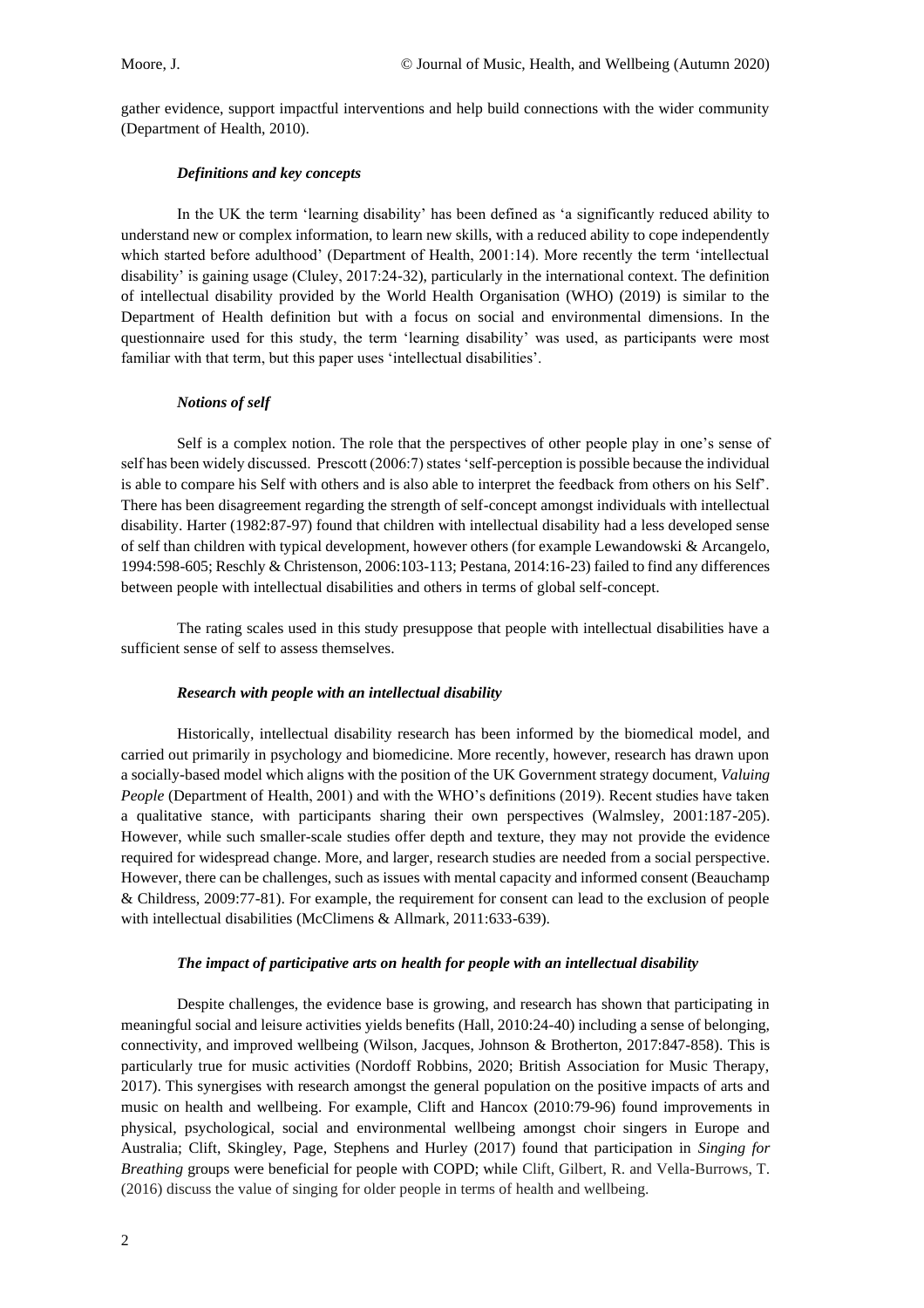New research into the benefits of music for people with an intellectual disability has emerged. Music therapy improves social and communicative skills (Graham, 2004:24-29), while longer-term therapy reduces isolation and boosts self-esteem and belonging (Pavlicevic, O'Neil, Powell, Jones and Sampathianaki, 2014:5-19). Kennedy and Brewer (2016:35-42) found benefits to communication, while Baumgarten and Wheeler (2016:118-127) found improved social behaviours and social skills development. These studies indicate the value of music as a way of working with people with intellectual disabilities, but most of the studies have been small-scale and qualitative. There is a need for more quantitative evidence. There is also little evidence about the specific benefits of group singing. It is hypothesised that group singing offers additional benefits concerning community and shared experiences which may enhance the beneficial impacts, but more investigation is needed.

#### **2. Methodology**

#### *Research design*

A longitudinal observation study design was used. The aim was to examine the group in their setting when exposed to a particular influence (Thyler, 2010:166-167). The choir ran for a year, over three terms, meeting weekly for an hour. It was led by a trained leader and modelled on an existing choir for people with intellectual disabilities. Data was collected immediately before the start of the choir (T1), at mid-term (T2) and after the choir ended (T3). The questionnaire included demographics, two rating scales, and some 'short-answer' textual questions (see Appendices One to Six). Data was also collected in focus groups. The rationale for using mixed methods was to allow a rounded picture (Clark & Ivankova, 2015:120-123). Quantitative data offered the opportunity to test responses for statistical significance, and the use of established rating scales meant responses could be compared with other studies. Textual data allowed a richer understanding of experiences (Patton, 2014:119).

A group of people with intellectual disabilities who work as co-teachers in educational contexts was consulted by the research team to get feedback on the rating scales in the questionnaires, particularly about how easy they were to understand. The group's founder also trained interviewers for this project in a session which covered, for example issues associated with acquiescence and the importance of not 'leading' respondents to particular answers.

#### *The Intervention*

The choir evaluation was delivered in collaboration with a local service organisation whose membership attend regular activities at their local centre. The choir itself was managed by the service organisation whilst the evaluation was conducted by the researchers. The choir was advertised internally within the organisation and members signed up for it voluntarily. These members formed the body of the choir. The choir also included volunteer participants recruited from local choirs and also some of the service organisation's own support workers. The role of these volunteers was to model responding to the facilitator and to support the sound. Potential volunteers and support workers attended a one-day training event led by a choir leader of an existing choir for adults with a learning disability. This training included introduction to the framework of community choirs, warm up exercises and some repertoire, as well as some discussion about practical matters such as timing, use of instruments/percussion, uniform, managing performance etc.

The choir facilitator is experienced both in working with people with a learning disability as well as in supporting the management of local choirs. The repertoire was designed by him and included warm up exercises, some material provided by him and some requested by the choir members themselves. The choir chose a name for themselves and t-shirts were produced for them. The singing was mainly in unison. The role of the support workers who were already known to the group was to support the members and take responsibility for the building and the facilities.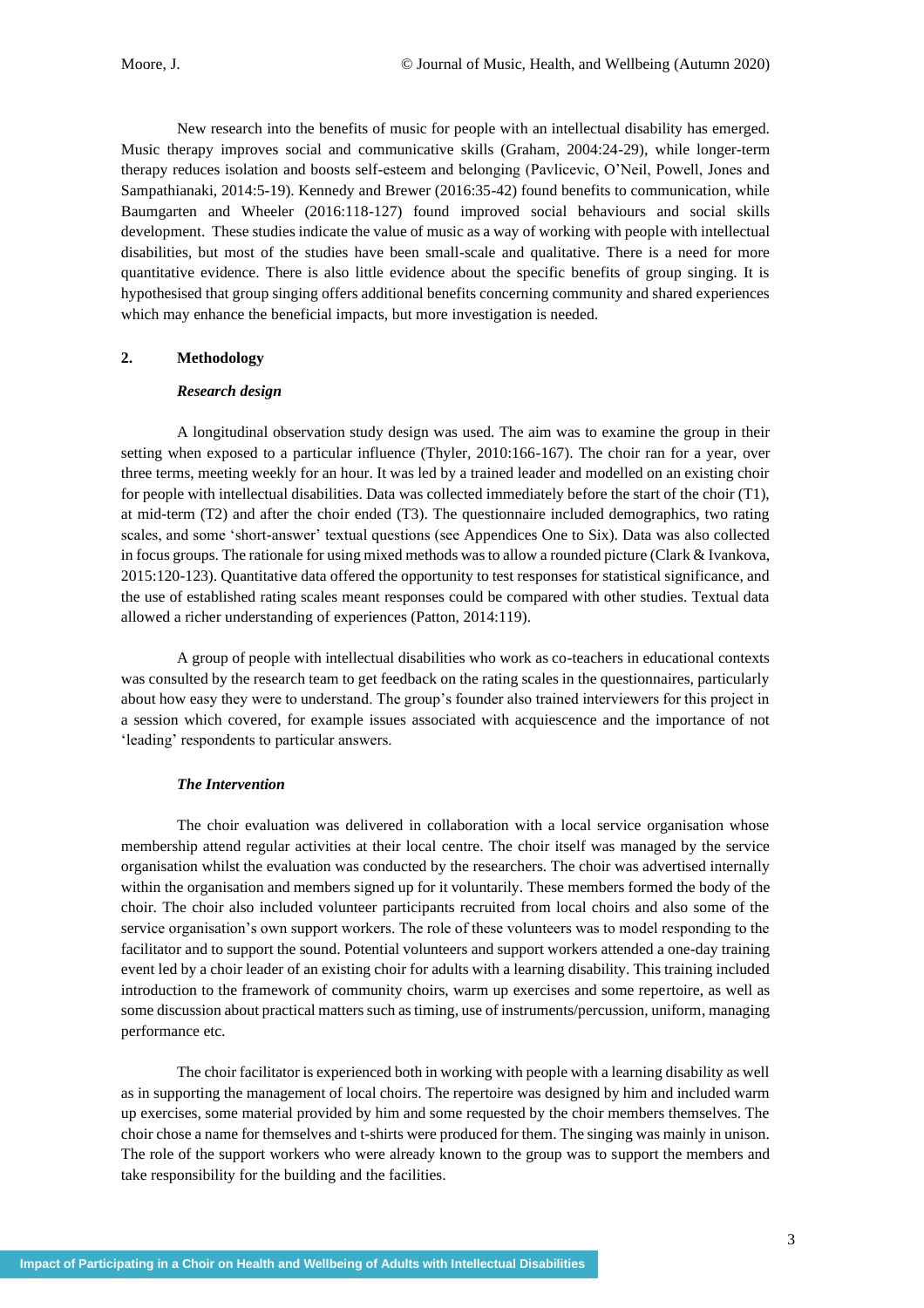Study participants were drawn from current users of the choir. All users of the service were invited to join the choir, but only those assessed as having capacity to give consent were asked if they wanted to join the study. In total, 35 people joined the choir: over the year it ran, new participants were recruited, while others left. Twenty-two participants agreed to take part in the evaluation at T1, of which data was collected for 19. At T2, 16 interviews were carried out, and 14 at T3.

#### *Data collection*

Choir participants were interviewed face-to-face, by trained interviewers. Interviews took place in private rooms within the service centre, and responses were recorded on paper. Support workers were present in some cases, to help respondents understand the questions, but not to answer for respondents.

One focus group took place during on the day of the final data collection, interviewing three support workers and volunteers. A further focus group with two carers was held two months later. Both groups were semi-structured with open questions about various themes relating to the choir. The interviews were audio-recorded and transcribed. A researcher present in the room, also made observational notes.

#### *Questionnaire Design*

The questionnaire was made up of two rating scales, demographic questions and short answer (qualitative) questions (see Appendices One to Five). The two validated rating scales used to collect quantitative data are summarised in Table 1.

| <b>Tool</b>                                                                 | <b>Outcome</b>                                |
|-----------------------------------------------------------------------------|-----------------------------------------------|
| Self-Esteem<br>Rosenberg<br>Scale<br>(adapted)<br>(Rosenberg, 1982)         | Global self-worth<br>Self-esteem<br>$\bullet$ |
| Personal Wellbeing Index - Intellectual Disability<br>(Cummins & Lau, 2005) | Quality of life<br>Wellbeing<br>$\bullet$     |

Table 1. Validated rating scales

The Rosenberg Self-Esteem Scale (RSES) has been found valid and reliable (for example Park & Park (2019), however there has been dissent, including Davis, Kellett, Beail and Turk (2009:172-178) who argue that validity and reliability have not been established for groups of people with intellectual disabilities. Indeed, in this study, testing the data from T1 returned a Cronbach Alpha score of 0.579 (negative items four and six recoded). By contrast, the PWI-ID returned a score of 0.824 at T1. Despite this, the scarcity of quantitative tools meant an adapted version of RSES was used. Each item was presented in large print on a single, A4 page with blocks of increasing size to act as visual cues alongside the written answers.

The Personal Wellbeing Index-Intellectual Disability (PWI-ID) (see Appendix Two) (Cummins & Lau, 2005, *passim*) was found to show good reliability (Cronbach alpha coefficient of 0.76) and validity by McGillivray, Lau, Cummins and Davey (2009:276-286). These results were supported by Yousefi, Mozaffari, Sharif and Sepasi (2013:68-72). The answer options form a 5-item Likert scale, which was presented to respondents in this study as smiley faces in different colours (see Appendix Two). The PWI-ID was originally designed with two pre-test stages to determine acquiescent responding, but this study did not use the pre-test, due to its length. Instead, the research team asked support staff at the service centre to assess capacity. Qualitative data was gathered through four 'short answer' questions about intellectual disabilities at T1, T2 and T3, with additional questions about experiences of the choir asked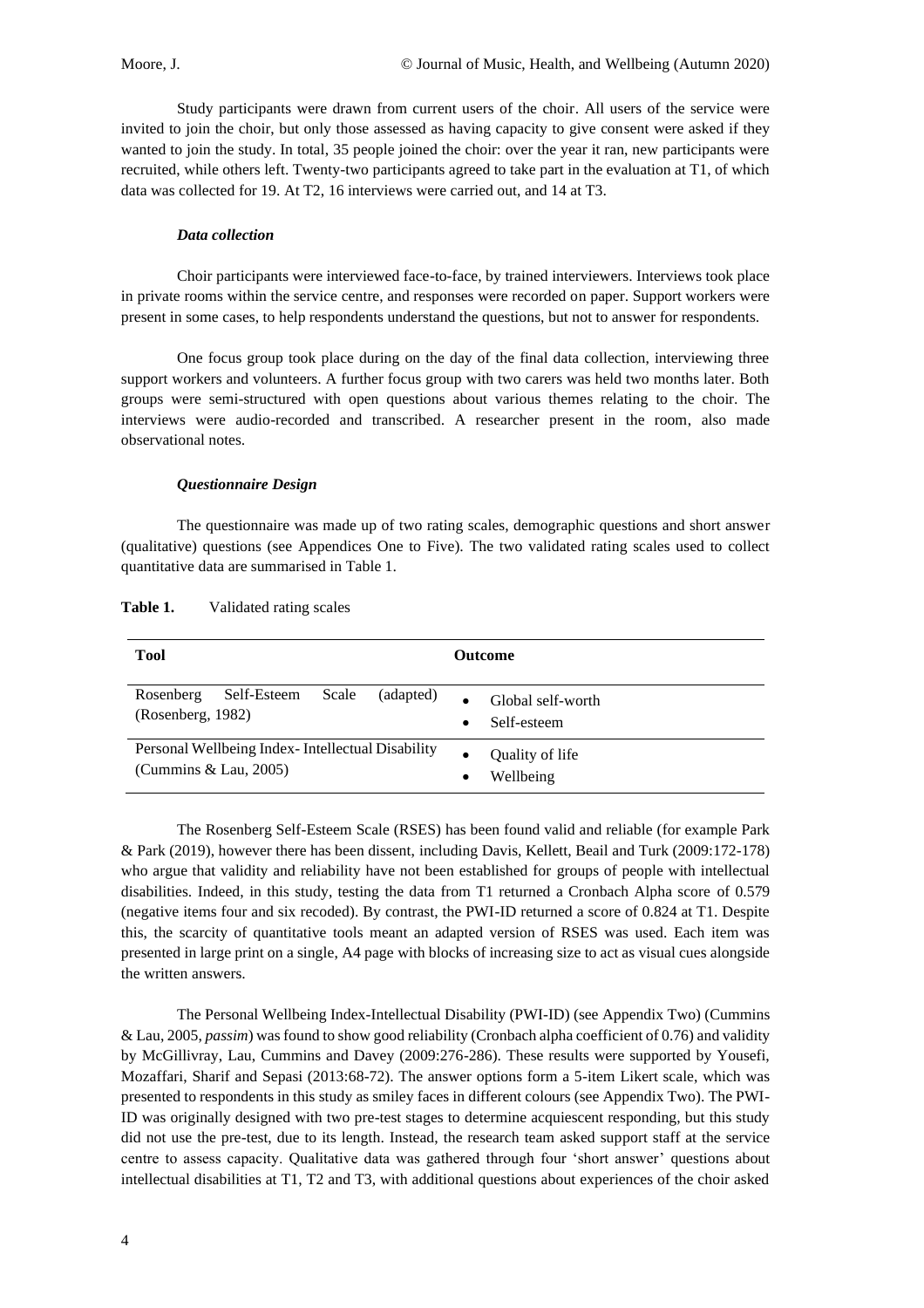at T2 and T3. The short answer questions elicited information about feelings of social inclusion and stigma, and about life experiences.

#### *Sampling and consent*

Consent was requested in two stages. First, participants were invited to an information session and given an Easy-Read information sheet to take home and discuss with family and carers. A week later, participants were asked to sign a consent form (in Easy-Read English) after further explanation from interviewers.

#### *Ethics*

Ethical approval was requested from the London HRA Social Care Research Ethics Committee. Consent was granted on  $16<sup>th</sup>$  October 2018 (Reference 18/IEC08/0027).

#### *Confidentiality, voluntary nature of participation and data protection*

Participation in the study was voluntary and did not affect participants' involvement with the service or choir. The study was carried out within the terms of the General Data Protection Regulations (2018). Consent was obtained for data collection. No identifying details of participants, only a unique ID number were attached to the electronic data. One paper copy of name and unique ID number was created, this was held securely, and kept in a locked cabinet in a locked room when not in use. Participants were informed what data would be held, what it would be used for, and their rights.

#### *Data analysis*

The focus groups were audio-recorded and transcribed. The data from face-to-face interviews was entered into IBM SPSS 24, and analysed, primarily descriptively. Due to small participant numbers and lack of respondent continuity, statistical significance tests were not used. Qualitative data from short answer questions, individual interviews and focus groups was coded. Simpler questions were coded into categories, more complex information was analysed thematically (Clark & Braun, 2013:120-123).

#### **3. Results**

#### *Quantitative results*

In total, 22 participants consented to the evaluation (PID001 to PID022). Table 2 (Appendix Six) summarises participation at each time point. Only 11 respondents were present for all three time-points, which explains some discrepancies between demographic variables.

#### *Demographics*

Roughly equivalent numbers of men and women took part in the study. Ages ranged from 18 to 64. The full demographic data can be found in Tables 3 to 8 and 15 to 17 (see Appendix Five).

#### *Rosenberg Self-Esteem Scale*

The results are summarised in Table 9 (mean score calculated from Likert scale in which 'Never True' is '1' and 'Always True' is '5'):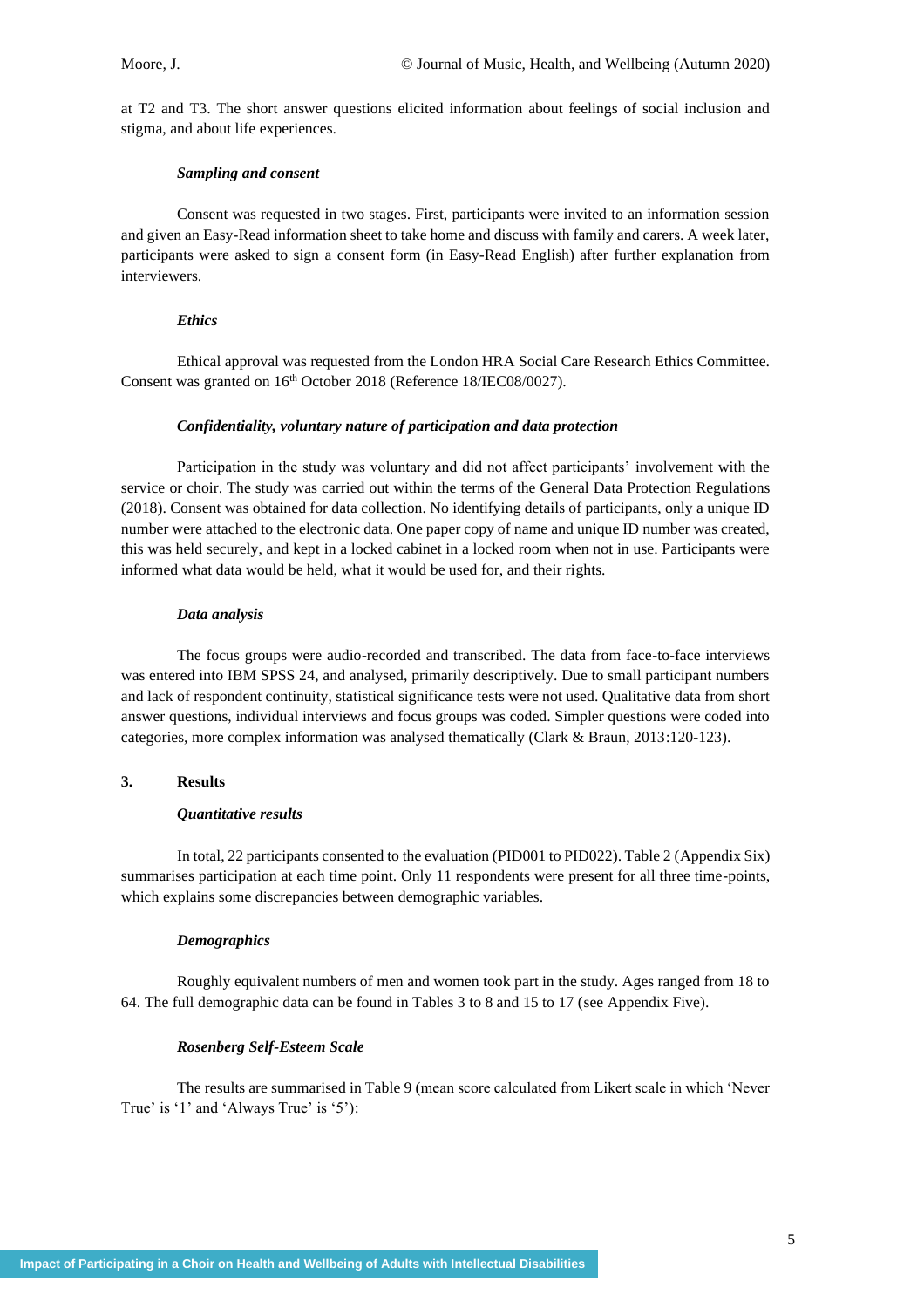**Table 9.** Mean, standard deviation and number of respondents on each of the Rosenberg items by time point

|                                     | T1 (start of choir) | T2 (midpoint) | T3 (end of choir) |
|-------------------------------------|---------------------|---------------|-------------------|
| <b>Rosenberg</b> item               | M(SD)               | M(SD)         | M(SD)             |
| 1. I feel that I am a good person,  | 4.4 (1.042)         | 4.4(1.031)    | 4.38(0.870)       |
| as good as others                   | $n=18$              | $n=16$        | $n=13$            |
| 2. I feel that I have a lot of good | 4.28(1.074)         | 4.56(0.629)   | 4.00(0.953)       |
| qualities                           | $n=18$              | $n=16$        | $n=12$            |
| 3. I am able to do things as well   | 4.39 (0.778)        | 4.12(0.957)   | 3.77(1.013)       |
| as most other people                | $n=18$              | $n=16$        | $n=13$            |
| 4. I feel I haven't done anything   | 2.63(1.408)         | 1.87(1.204)   | 2.54(1.506)       |
| worthwhile                          | $n=16$              | $n=16$        | $n=13$            |
| 5. I like myself                    | 4.65(0.786)         | 4.25(1.000)   | 4.69(0.630)       |
|                                     | $n=17$              | $n=16$        | $n=13$            |
| 6. At times I think I am no good    | 2.18 (1.380)        | 2.14(1.512)   | 1.62(0.870)       |
| at all                              | $n=17$              | $n=14$        | $n=13$            |

Figure 1, below, shows that all items score relatively highly, with relatively little difference between the scores overall:



**Figure 1.** Rosenberg items (x axis) by time period (mean scores) (y axis).

As illustrated in Figure 1, respondents seemed consistent in their answers to the Rosenberg: mean scores for the 'negative' items (four and six) were notably lower than those for the 'positive' items (items one, two, three and five). However, statistical tests do not support this. Table 10 summarises the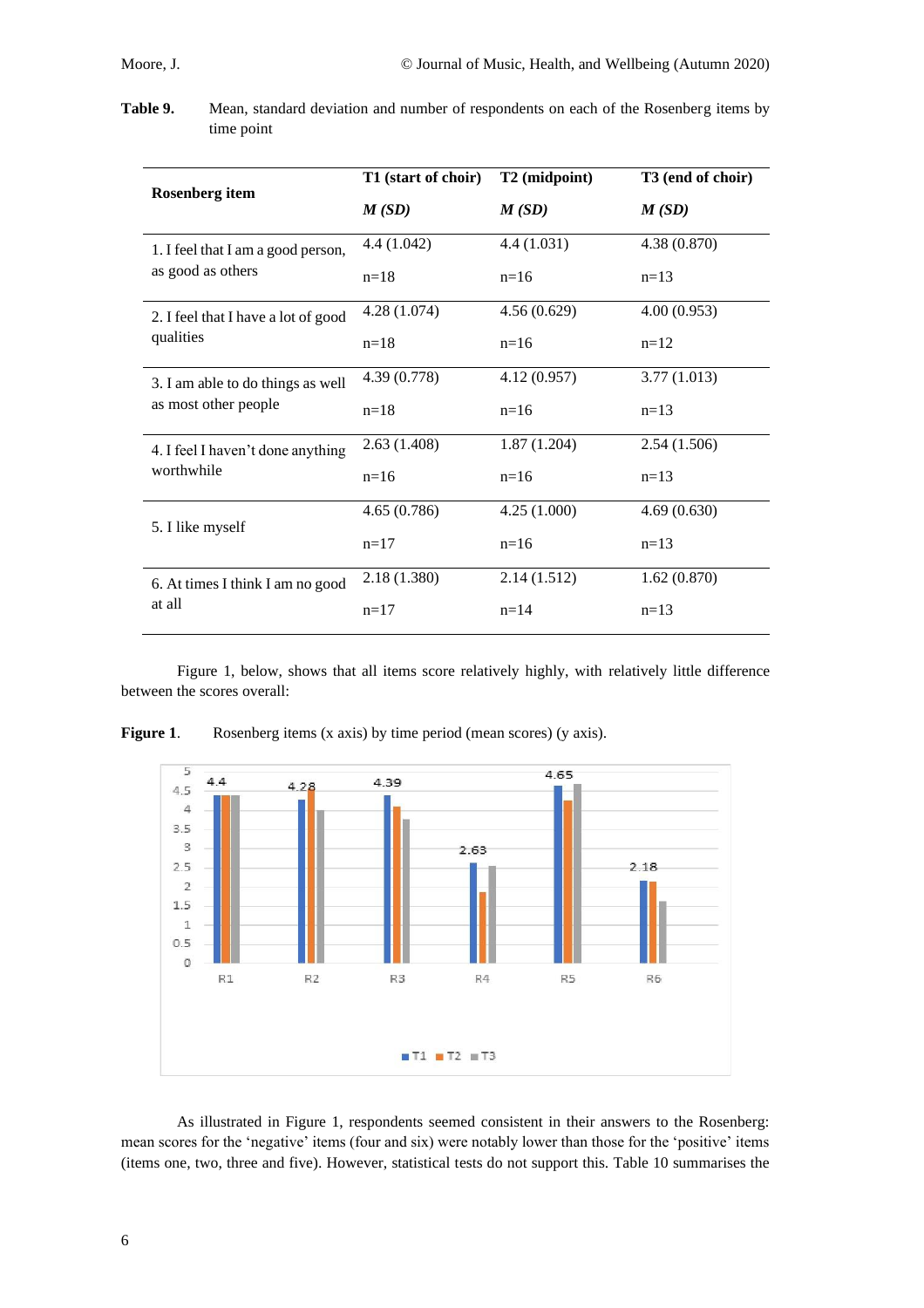Cronbach Alpha scores for T1, T2 and T3 (with the negatively expressed items (four and six), being recoded onto the scale for items one, two, three, and five).

| Table 10. |  |  |  | Cronbach Alpha for Rosenberg at various time points (recoded for negative items) |  |
|-----------|--|--|--|----------------------------------------------------------------------------------|--|
|-----------|--|--|--|----------------------------------------------------------------------------------|--|

| TT1   | $T^{\prime}$<br>▪ | T <sup>2</sup><br>. . |
|-------|-------------------|-----------------------|
| 0.579 | 0.614             | 0.617                 |

If the negative items are entirely removed from the scales and Cronbach Alpha calculated, the results demonstrate greater internal consistency for T1 and T2, but only T2 scores over 0.7 (an indication of internal consistency) (see Table 11).

**Table 11.** Cronbach Alpha for Rosenberg at various time points (negative items removed)

| $T^*$ | $T^{\wedge}$ | T <sub>3</sub> |
|-------|--------------|----------------|
| 0.586 | 0.788        | 0.362          |

A total score for all elements of the Rosenberg was calculated. Answers for the 'negative' items (four and six) were recoded ('1' became '5', '2' became '4', '3' remained '3', '4' became '2' and '5' became '1'). The results of this also failed to show a clear pattern (Table 12):

**Table 12.** Total mean scores for Rosenberg at T1, T2, T3.

| TT1     | $T^{\wedge}$ | T <sub>3</sub> |
|---------|--------------|----------------|
| 24.1333 | 25.4286      | 24.5833        |

It might be predicted, given the literature on the positive impact of participative arts activities on wellbeing, that mean scores for Rosenberg items one, two, three and five would increase from T1 to T3, and that mean scores for items four and six would decrease. However, this is not the case: there is no clear pattern. R1 stayed relatively constant, R2 increased then decreased, R3 decreased. Any changes were small. More data is needed to clarify this.

#### *Personal Wellbeing Index (Intellectual Difficulties)*

The PWI-LD scale is described above and is included in Appendix Two. The results are presented in Table 13 (means calculated from a 5-item Likert scale in which 'Happy nearly always' is '1' and 'Hardly ever happy' is '5'):

|                                          | Т1         | T2         | T3         |
|------------------------------------------|------------|------------|------------|
| <b>PWI-LD</b> item: Happiness felt about | M(SD)      | M(SD)      | M(SD)      |
| 1. $\ldots$ your life as a whole?        | 1.56(0.81) | 1.36(0.50) | 1.86(1.10) |
|                                          | $n=16$     | $n = 14$   | $n = 14$   |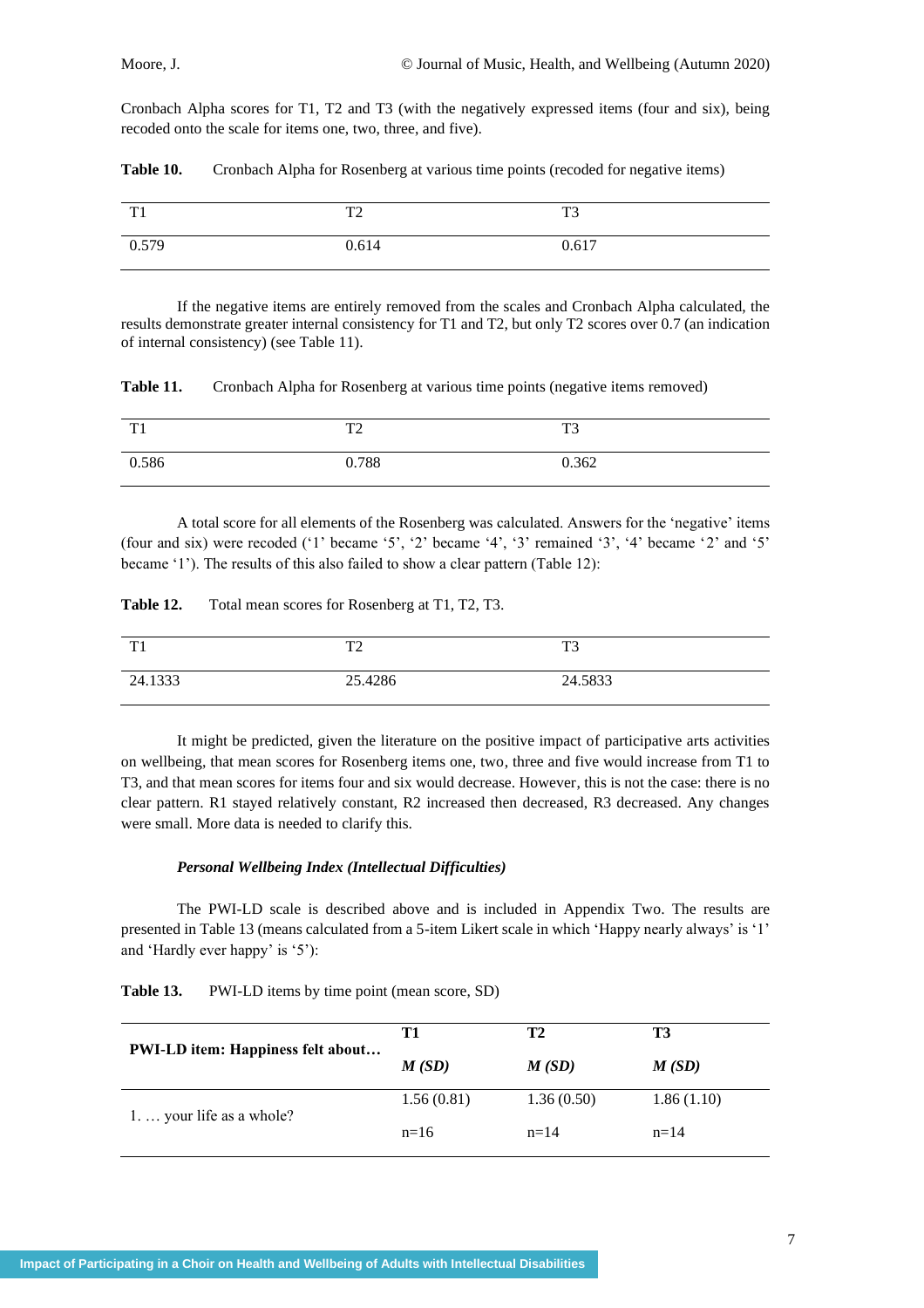| 2.  the things you have (Like the money | 1.78(0.88) | 1.88(1.09) | 1.79(0.89) |
|-----------------------------------------|------------|------------|------------|
| you have and the things you own)?       | $n=18$     | $n=16$     | $n=14$     |
| 3.  how healthy you are?                | 1.59(0.71) | 1.89(1.01) | 1.64(0.84) |
|                                         | $n=17$     | $n=16$     | $n=14$     |
| 4.  the things you make or things you   | 1.39(0.61) | 1.63(1.15) | 1.71(0.61) |
| learn?                                  | $n=18$     | $n=16$     | $n=14$     |
| 5  getting on with the people you       | 1.61(0.85) | 1.25(0.44) | 1.64(0.84) |
| know?                                   | $n=18$     | $n=16$     | $n=14$     |
| $6. \ldots$ how safe you feel?          | 2.28(1.18) | 1.75(1.24) | 2.08(1.19) |
|                                         | $n=18$     | $n=16$     | $n=13$     |
| 7.  doing things outside your home?     | 1.78(0.94) | 1.62(0.96) | 1.85(0.90) |
|                                         | $n=18$     | $n=16$     | $n=13$     |

The results in chart form are shown in Figure 2. Here, some items scored less highly at T2 than T1, then increase again at T3. Others increase from T1 to T2, then fall. Overall, no clear picture emerges. As with the Rosenberg, there is relatively little difference between the mean scores at each time point.

**Figure 2.** PWI-ILD items (x axis) by time period (mean scores) (y axis)



8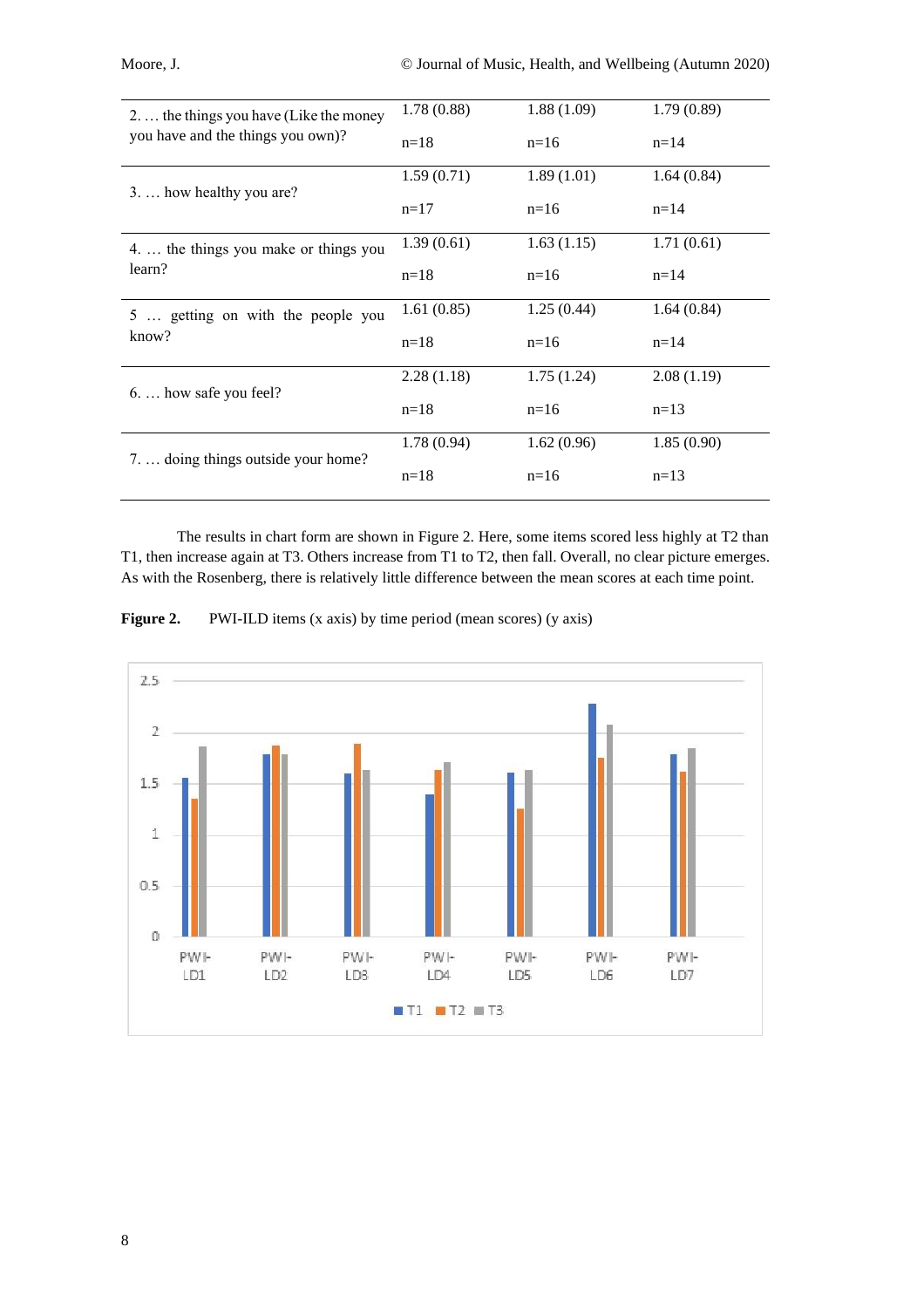The total scores for PWI-ID were also calculated for T1-3. No clear pattern is revealed (Table 14): **Table 14.** Total mean scores for PWI-ID at T1, T2, T3 (lower score – happier response).

| TT1   | $T^{\prime}$<br>$\overline{\phantom{0}}$ | T <sub>3</sub> |
|-------|------------------------------------------|----------------|
| 14.67 | 12.15                                    | 14.54          |

#### *Qualitative results*

#### *Short answer questions about intellectual disabilities*

Respondents were asked three questions about perceptions of intellectual disabilities. The first asked the respondent if they thought they had a learning disability (see Table 18, Appendix Five). Most respondents said they thought they did, but frequently qualified this. Some respondents described their medical diagnoses ('Yes I have, Down Syndrome. IBS. Epilepsy – stress') (PID001), while others explained how they experienced their intellectual disability: ('Yes. Sometimes it takes me a while to process the question of things') (PID002). Others simply said, 'I have' or 'Yes'. Each respondent's answers were broadly consistent across time-points, although responses differed in detail.

The second question asked, 'Do people treat you differently because you have a learning disability' (see Table 19). Some answers describe being bullied or mistreated.

'Yes. People like to talk to other people and ask what I like to eat - that really annoyed me because I can speak' (PID002).

'Yes - at school someone wasn't very friendly to me and the children called me names because I was in a group for disabled children, but I'm just the same as everyone else - I just have a disability' (PID006).

The third question asked, 'What do you think people think about people with a learning disability?'. Interviewers commentated that some respondents found this difficult to understand. Of the 47 total answers across T1 to T3, only 21 answered the question. Some of the answers which did answer the question include: 'I think some people avoid them like the plague - get treated different' (PID002), 'I think people think in good terms about people with disabilities and they try to help them' (PID004). Examples of answers which do not answer the question include: 'I don't talk to strangers. Stay safe' (PID001), and 'I like old people. They are sweet' (PID018). Some of the answers partially answered the question, but also included non-relevant information. Respondents also sometimes changed their answers to this question between time-points. One respondent, for example, stated at T1 'cruel to people with a learning disability', at T2 'in the middle' and at T3 'don't know' (PID005). These mixed responses may indicate limited understanding of this question.

### *Short answer questions about singing and the choir (T2 and T3 only).*

Respondents were asked 'how does singing make you feel?'. Here, the responses were overwhelmingly positive: 23 people over T2 and T3 mentioned 'happy'. Other responses included 'proud' (2) 'confident' (1) and 'makes me feel better' (1). One respondent said that singing made them 'sad', but the wider context of the remark indicated a nuanced emotional reaction to music: 'sometimes happy and sometimes sad - happy songs make me happy and sad songs make me sad' (PID006). Some other examples include: 'I am happy to sing my heart out' (PID002) and 'really bad mood because my disability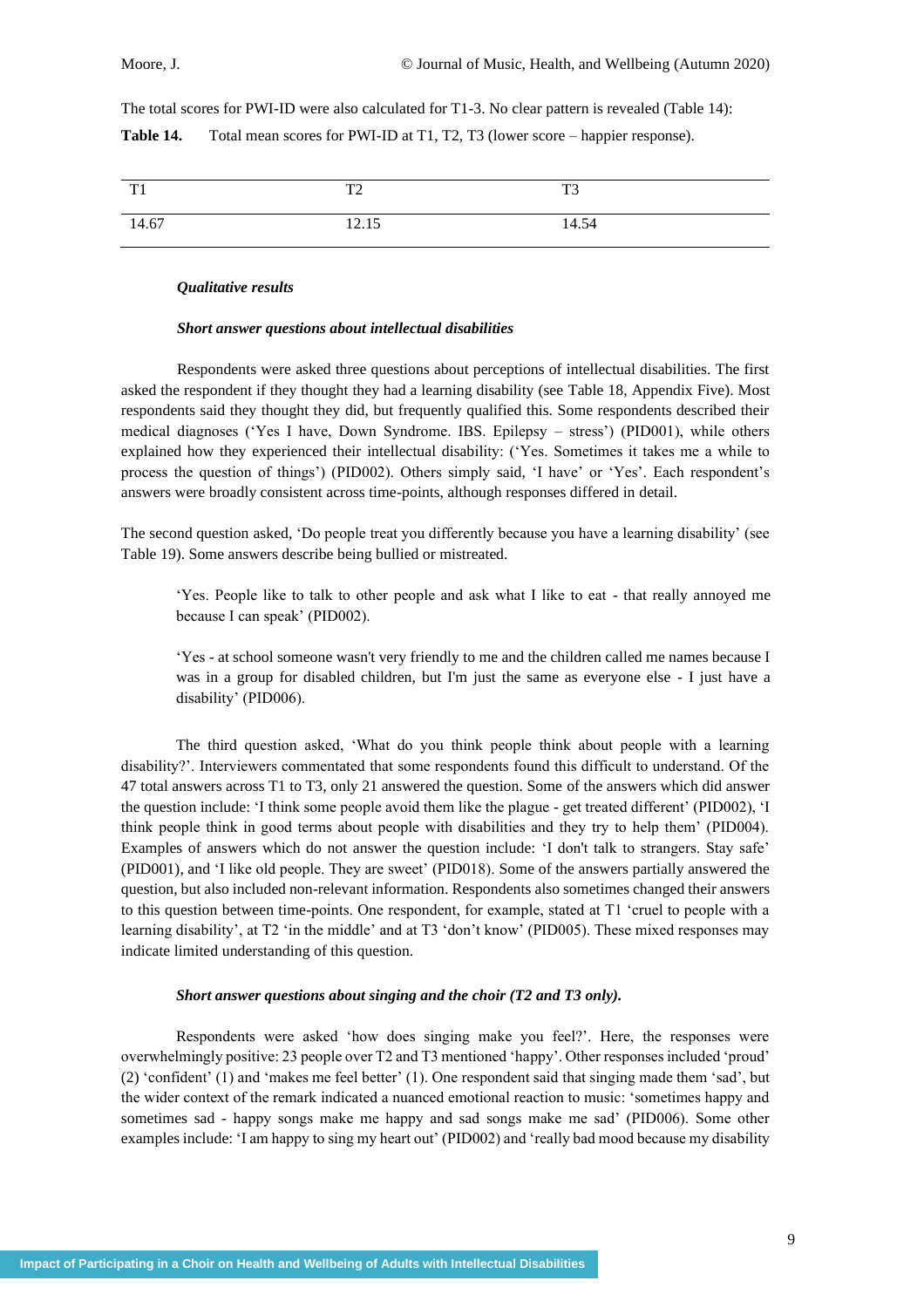holds me back sometimes - and all I did was sing and it made me feel better. I sing a lot now. I sing around the house and drive my mum crazy'. There were no negative responses to this question.

Next, respondents were asked 'what did you like most about the choir?'. The answers here were also entirely positive (see Table 20, Appendix Five). Verbatims from this question include: 'Confidence. Happy. Really helped me with depression' (PID005) and 'It's good, like being part of a group, like that everybody smiles' (PID002).

The group performed at Christmas 2018. Q3 asked 'How did you feel about performing in front of people? (Table 21, Appendix Five). Verbatim quotes include: *'*My nieces and nephew came to watch - they were like, that's my auntie - Auntie did good!' (PID002) and 'It's great. I'm not scared of nothing' (PID008).

Most participants were positive about practical arrangements for the choir, although a couple of people had minor reservations, for example noise. The final question in this section asked, 'What do you think could be made better about the choir'. Responses are summarised in Table 22 (see Appendix Five).

#### *Focus groups*

The results from the focus groups were coded by two researchers, using thematic analysis (Given, 2008) and the results compared. Clear themes emerged:

- Enjoyment of choir
- Community and belonging
- Progressions and growth
- Group cohesion and equality

These themes are discussed below.

#### *Enjoyment of choir*

People enjoyed the choir: (SW = 'support worker',  $V =$  'volunteer'): SW3 'I think the choir has a lot of energy, which is a good thing, people come with a lot of energy and they put a lot of their heart and soul into it. The people that come here, they've got, they enjoy it' and, from V2, '[NAME] was always quiet but he'll come in now and he'll do that [action] to everyone, he'll touch you and he might not always want to take part but he is there and he enjoys it in his own way'. In the latter example, the volunteer links enjoyment of the choir to greater participation and increased social interaction, thus underlining a connection between attending choir regularly and social engagement and inclusion.

#### *Commuity and Belonging*

People who regularly attended the choir were also actively involved with the choir, participating, engaging with the music and each other, as this response indicates: 'I think people like having instruments like the shakers and the tambourines for people who can't take part in the singing so much they have slowly got involved with music and got really like more involved with that' (SW1).

The following comment, from a volunteer (V1), expresses the increased sense of community and belonging observed for some participants:

'It's also a great leveller actually you know…we're all there to sing and we're all there to sing together and everybody contributes sometimes in very different ways but it doesn't really matter…because we're all there with a common purpose and that's a great leveller'.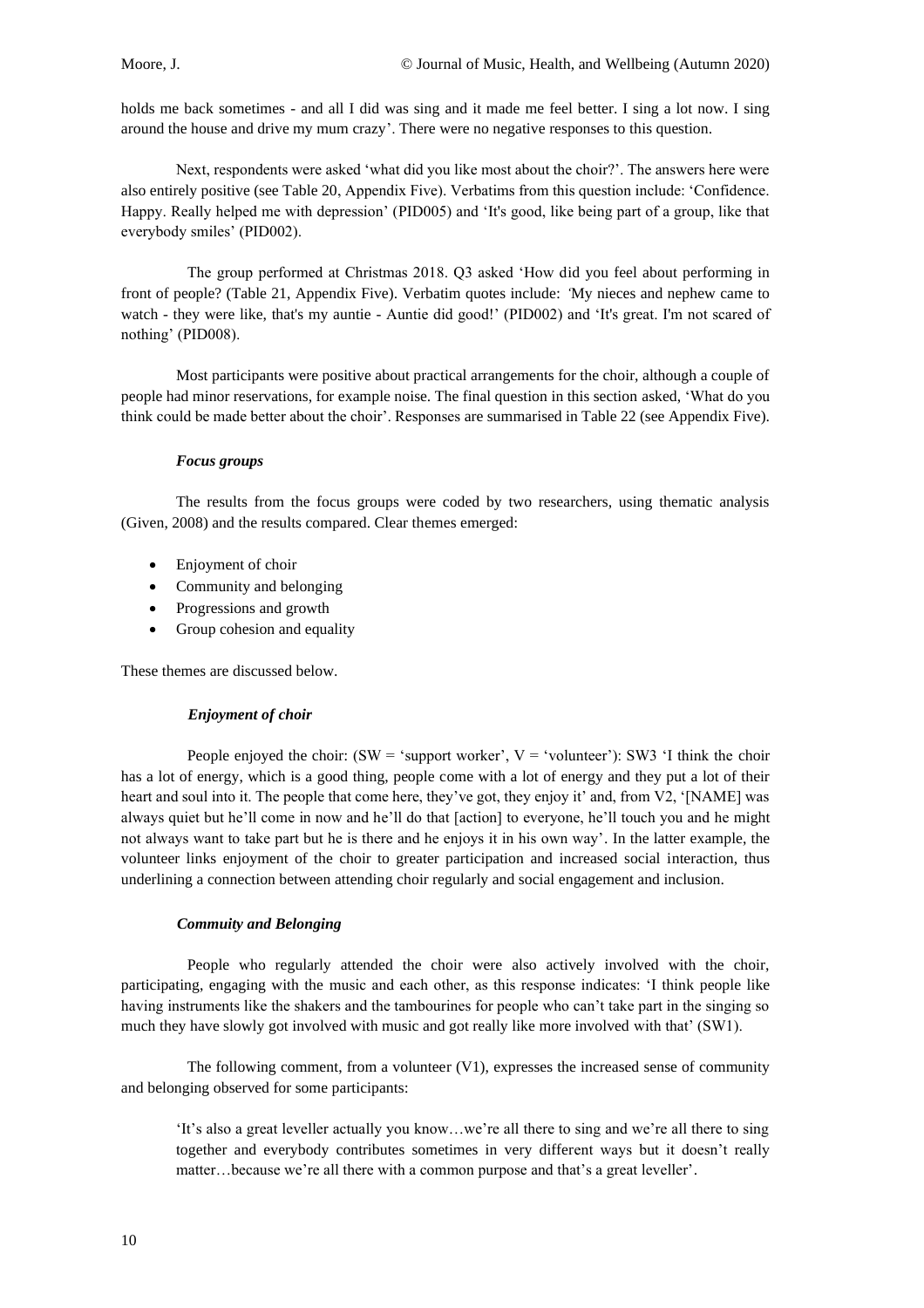One participant, during the course of the choir, 'really opened up his connection with people and that's really lovely to see' (SW2), whereas V1 reports that another participant 'smiles, she joins in, and she's actually started talking to people'.

#### *Progression and Growth*

Another theme concerned participants' progression and growth in confidence. The stories of individuals who had made changes during the choir were interesting: '[NAME] has helped lead it on occasions when [FACILITATOR] has not been here…his timing is absolutely impeccable and we all know the words and we know the melody but he'll know when to start singing and it is absolutely fantastic…it is lovely to see his confidence within the choir has grown' (SW2). 'She has been kind of observing on the side-lines and she's gradually been getting more involved, last week she volunteered to hand out the tambourines to everybody' (V1).

#### *Group Cohesion and Equality*

Those interviewed also mentioned being part of something bigger than the personal. SW2 stated that the choir is a 'very good levelling ground' in which no one person is dominant: 'they recognise that it is a group activity and more so those people that during the day probably have quite dominant personalities and take over a lot are allowing other people to come and be on the same level as them'. Others reported how considerate choir members were of each other. The choir also seemed to empower quieter members: SW2 reported that the choir gave opportunities for members to stand up in front of the group and lead, and that this opportunity, with the support of others, helped more introvert participants to take a more active, leadership role. A sense of ownership also grew: 'it is their choir, they choose a lot of the things and they decide a lot of the things' (SW3).

Singing, particularly, was felt to be key in the levelling of differences: 'It's also a great leveller actually you know people whether they're members of the choir or volunteers or support workers... we're all there to sing together and everybody contributes sometimes in very different ways' (V1).

#### **4. Discussion**

In terms of the quantitative results, no clear picture emerges. Both Rosenberg and PWI demonstrated no obvious impact of the choir on health or wellbeing of participants, although mean scores from T1 were already relatively high (for example, typically 4.2 or more for the positive items of the Rosenberg scale). Of course, this could also have been because the choir had no impact on the participants, however this seems unlikely because the qualitative results do show a very positive impact (on participant's feelings, sense of community and of belonging) on the choir's participants, as reported by choir members and by family, carers and support workers. The choir also seemed to aid progressions and growth amongst participants, as well as promoting equality and respect. A number of specific benefits were discussed above*.* The qualitative results also offered insights into the experiences of people with intellectual disabilities, for example how they felt they were perceived by others, instances of bullying and social exclusion. Not all feedback was entirely positive. Several volunteers mentioned a need to improve communication, and to reduce confusion. This feedback will be used to better manage future projects.

As mentioned above, the quantitative data did not show a clear picture about the impact of the intervention, with no clear progression between T1 and T3. There are a number of possible reasons for this. As indicated above, it could be that the choir had no impact on the variables measured, although this seems unlikely given the qualitative data. Other reasons will be examined in more detail in a separate paper (in preparation). Possible causes include that the scales were difficult to understand, or that other variables influenced respondent answers (for example acquiescence). Additionally, questions were raised about the sense of self assumed by the rating scales. Although the rating scales were selected because of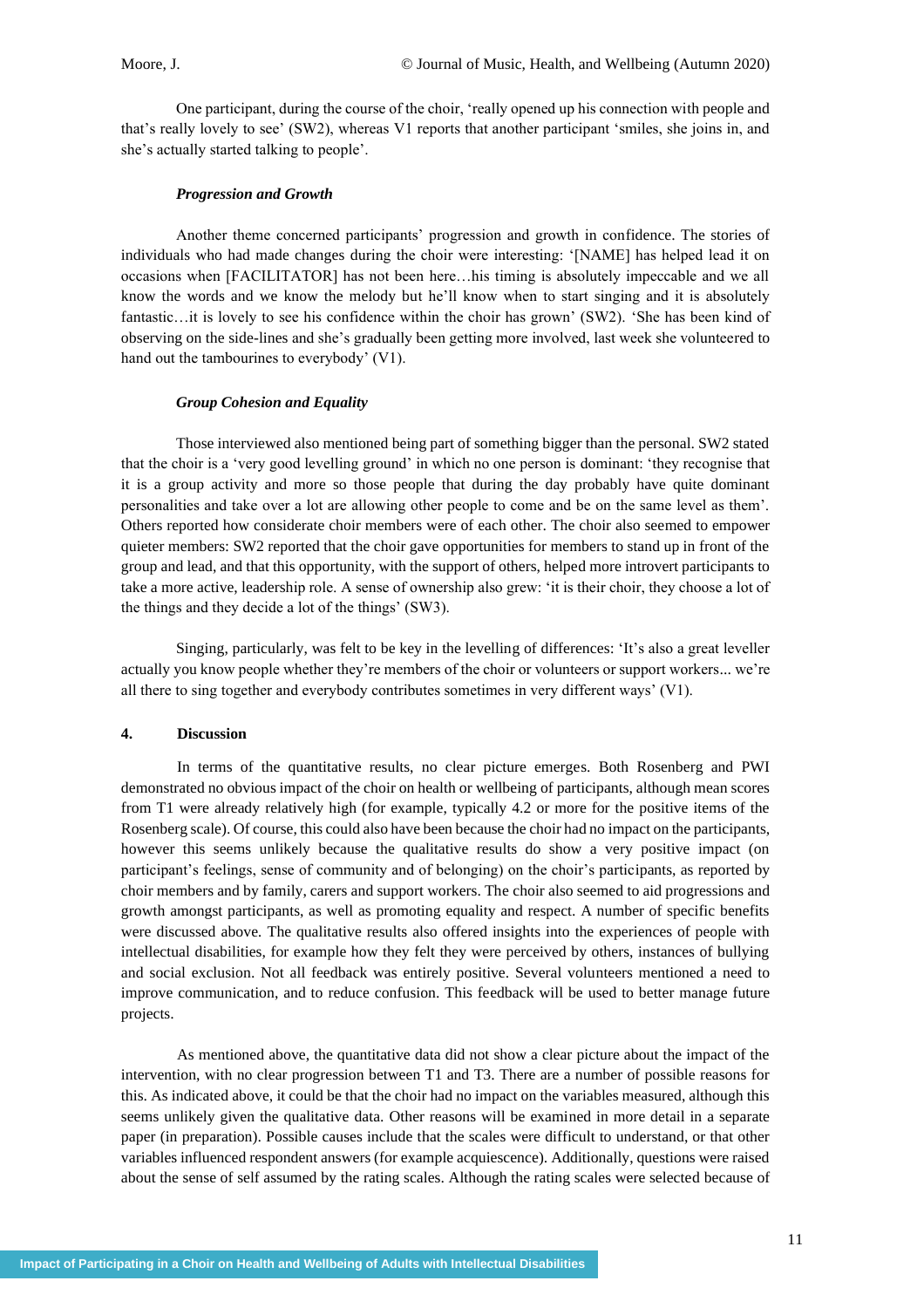their established use and seeming effectiveness with people with intellectual disabilities, the results suggest that respondents had some difficulties understanding questions about how people with intellectual disabilities are perceived by others, which might be interpreted to support Harter (1982:87-97, 1985, *passim*), who argued that learning disabilities can be associated with a less developed sense of self.

Due to respondent numbers, no statistical testing was done. It is anticipated that the next phase of the study will gather further data, possibly from a larger cohort, as this may clarify whether the issues found in this study regarding the rating scales are indicative of a more general situation. As far as the quantitative results suggest anything, they indicate a relatively high average score for questions relating to self-worth and self-awareness and relatively low score for negative measures. While the scores fluctuate between time-points, there is no clear pattern. Despite some reduction in mean scores for the 'negative' items, statistical testing revealed a lack of internal consistency, although the change in average score between the 'positive' and 'negative' items seems to indicate that the scale was generally understood by participants (however, see discussion above of Cronbach Alpha scores). Similarly, for the PWI, the scores indicate a generally high level of satisfaction, both with participants' lives and with specific elements of their lives (possessions, health, creativity and so on). In the qualitative data, a clear picture emerged of the perceived positive impact of the choir (for example, participants became more sociable and confident), and also into the prejudice faced by people with an intellectual disability, and the way participants see themselves.

Turning to the wider implications of our results, there seems to be a need to address inequalities in health and wellbeing for the substantial group of people with intellectual disabilities in the UK and beyond. A report by researchers at University College London finds that people with intellectual disabilities are more likely to live in poverty, less likely to be in work, and more likely to suffer bullying and discrimination (Rikard & Donkin, 2018). There is also a need to expand research to include more people with intellectual disabilities as participants. Indeed, a consensus statement has recently been published on approaches to conducting inclusive health research (Frankena, Naaldenberg, Cardol, Iriarte, Buchner, Brooker, Embregts, Joosa, Crother, Schormans, Schippers, Walmsley, O'Brien, Linehan, Northway, de Valk & Leusink, 2019:1-11). This contains useful pointers around four key themes (attributes of inclusive research; potential outcomes; reporting and publishing, and future research directions).

The background literature also highlighted benefits of participation in music amongst the general population: a sense of belonging, feeling more connected, better health and wellbeing, and engagement (Wilson et al., 2017: 847-858; Hall, 2010:24-40; Nordof Robbins, 2019; Clift & Hancox, 2010:79-96; Clift et al., 2017; Coulton et al., 2015:250-255). These benefits were also found amongst our participants, particularly in regards to a sense of belonging, feeling more connected and engagement, as discussed in the results section above. For example, Wilson et al. (2017:847-858) report that a study of the impact of a supported social group for adults with intellectual disabilities boosts engagement, and through this wellbeing, and develops social belonging and connectedness. This chimes with our results, but it should be noted that Wilson et al.'s study had only 10 participants. Similarly, studies looking at music interventions amongst people with an intellectual disability (for example Graham, 2004:24-29; Pavlicevic et al., 2014:5-19; Baumgarten & Wheeler, 2016:118-127) find numerous benefits, which broadly concur with our findings.

#### **5. Conclusion**

In summary, while the quantitative results fail to show a clear picture, the qualitative results clearly indicate the positive impact of group singing as delivered by this project for people with an intellectual disability. The possible reasons for the unclear quantitative results have been discussed above, and further studies including a larger number of participants might throw further light on the matter. Arguably it may be important not to see lack of proven statistical significance as a 'failure', but rather as a call for future consideration of what health and wellbeing mean for people with intellectual disabilities,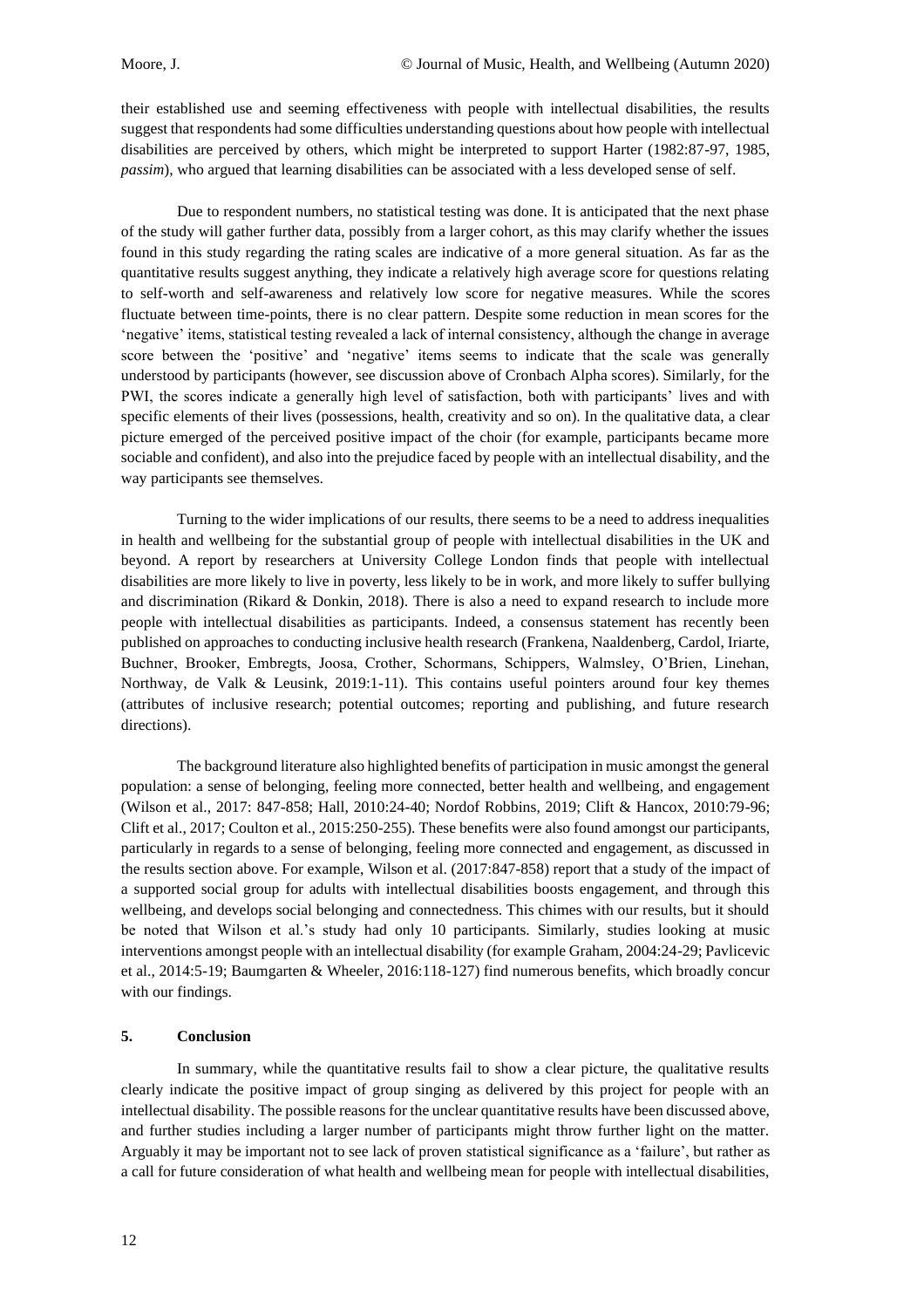and of how this group of people can be best researched in order that their positions be most adequately represented. Indeed, our long-term aim is to influence practice in the field. Further reflections on issues which arose in data collection and analysis form the subject of another paper (in preparation), and in this we will share further thoughts about improving research practice. Aside from issues with the quantitative data, the qualitative results give a vivid picture of the widespread impacts of the choir on its participants.

As empirical research, which involves people with an intellectual disability as participants is in its relative infancy, it is hoped that this study will contribute to the body of knowledge around health and wellbeing in this group. The methodological issues which arose during data collection have prompted further reflection amongst researchers, and it is hoped that wider dissemination will be of interest to other researchers and improve research methods. We had planned a dissemination event; due to the impact of the Coronavirus this has been postponed.

#### **References**

- Ali, A., Hassiotis, A., Strydom, A., & King, M. 2012. 'Self-stigma in people with intellectual disabilities and courtesy stigma in family carers: A systematic review'. *Research in Developmental Disabilities*, *33*, 2122 – 2140. doi: 10.1016/j.ridd.2012.06.013.
- Bates, P., & Davis, F. A. 2004. 'Social capital, social inclusion and services for people with learning disabilities'. *Disability and Society*, 19, 195–207. [doi.org/10.1080/0968759042000204202](https://doi.org/10.1080/0968759042000204202)
- Baumgarten, H. R. & Wheeler, B. L. 2016. 'The effects of music therapy on the prosocial behaviours of adults with disabilities'. *Music and Medicine*, 8, 118-127.
- Beauchamp, T. L. & Childress, J.F. 2009. *Principles of Biomedical Ethics.* New York: Oxford University Press.
- British Association for Music Therapy 2017. *BAMT Information leaflets.* [Available online: [https://www.bamt.org/british-association-for-music-therapy-resources/bamt-information](https://www.bamt.org/british-association-for-music-therapy-resources/bamt-information-leaflets.html)[leaflets.html\]](https://www.bamt.org/british-association-for-music-therapy-resources/bamt-information-leaflets.html) Last Accessed: 08/07/2020.
- Clark, V. & Braun, V. 2013. 'Teaching thematic Analysis: Overcoming challenges and developing strategies for effective learning'. *The Psychologist,* 26*,* 120-123.
- Clark, V. L. P. & Ivankova, N. V. 2015. *Mixed Methods Research: A guide to the field.* Thousand Oaks, CA: SAGE.
- Clift, S. & Hancox, G. 2010. 'The Significance of Choral Singing for Sustaining Psychological Wellbeing: Findings from a survey of choristers in England, Australia and Germany'. *Music Performance Research,* 3, pp. 79–96
- Clift, S., Gilbert, R. & Vella-Burrows, T. 2016. *A Choir in Every Care Home: A review of research on the value of singing for older people.* London: The Baring Foundation. [Available online: [https://achoirineverycarehome.files.wordpress.com/2016/04/wp6-research-review-v2-1.pdf\]](https://achoirineverycarehome.files.wordpress.com/2016/04/wp6-research-review-v2-1.pdf) Last Accessed: 17/06/2020.
- Clift, S., Skingley, A., Page, S., Stephens, L. & Hurley, S. 2017. *Singing for Better Breathing: Findings from the Lambeth and Southwark Singing and COPD Project*. Canterbury: Sidney De Haan Research Centre for Arts and Health. [Available online: [http://create.canterbury.ac.uk/17081/\]](http://create.canterbury.ac.uk/17081/) Last Accessed 29/05/2020.
- Cluley, V. 2018. 'From "Learning disability to intellectual disability"— Perceptions of the increasing use of the term "intellectual disability" in learning disability policy, research and practice'. *British Journal of Learning Disabilities*, 46, 24–32. doi.org/10.1111/bld.12209
- Coleman, N., Sykes, W. & Groom, C. 2013. *Barriers to employment and unfair treatment at work: a quantitative analysis of disabled people's experiences*. [Available online: [https://www.equalityhumanrights.com/sites/default/files/research-report-88-barriers-to-](https://www.equalityhumanrights.com/sites/default/files/research-report-88-barriers-to-employment-and-unfair-treatment-at-work-disabled-peoples-experiences.pdf)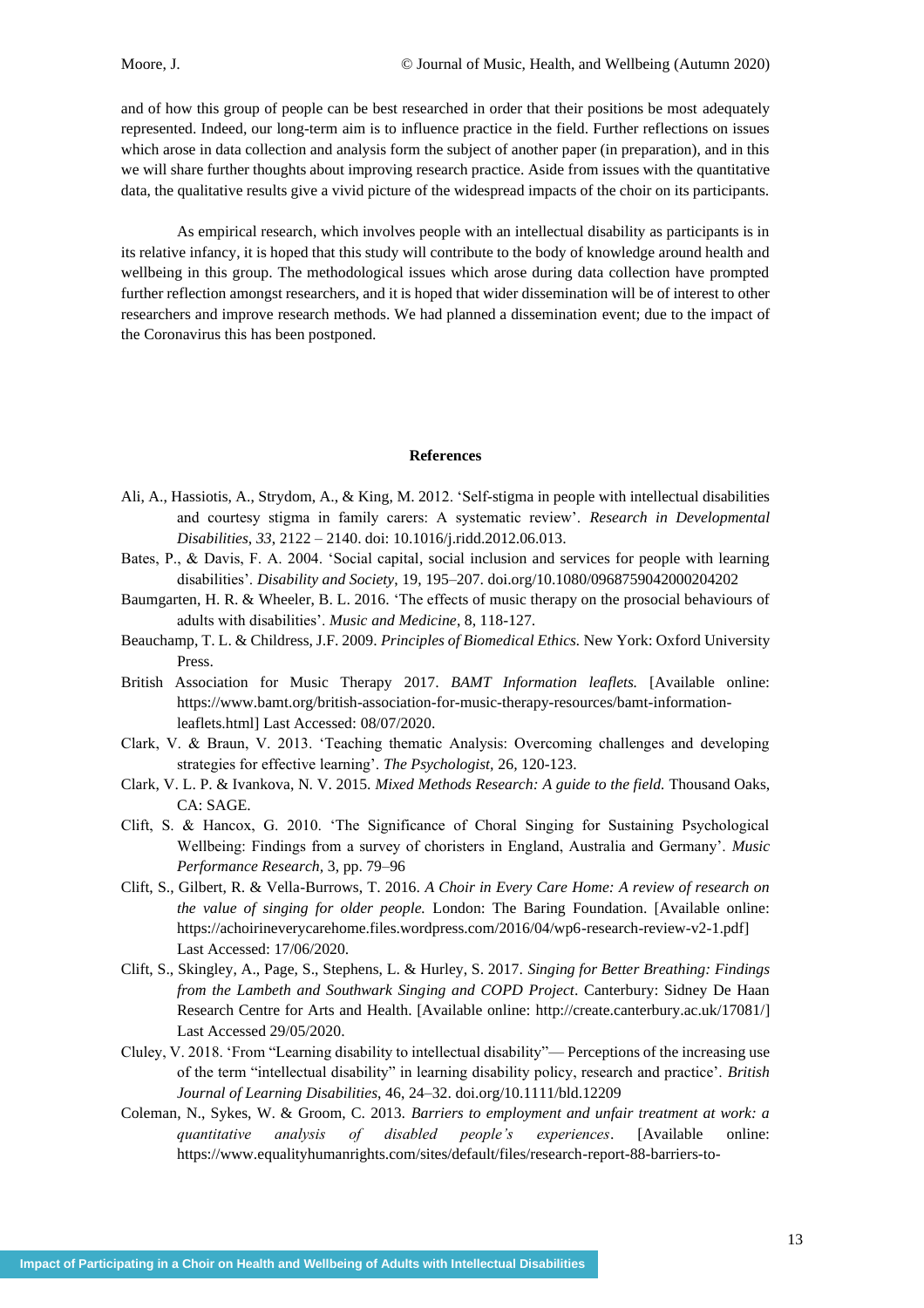[employment-and-unfair-treatment-at-work-disabled-peoples-experiences.pdf\]](https://www.equalityhumanrights.com/sites/default/files/research-report-88-barriers-to-employment-and-unfair-treatment-at-work-disabled-peoples-experiences.pdf) Last Accessed 21/06/2020.

- Coulton, S., Clift, S., Skingley, A. & Rodriguez, J. 2015. 'Effectiveness and Cost-effectiveness of Community Singing on Mental Health-related Quality of Life of Older People: Randomised controlled trial'. *The British Journal of Psychiatry, 207*, 250–55. doi: 10.1192/bjp.bp.113.129908.
- Cummins, R. A. & Lau, A. D. L. 2005. *Personal wellbeing index-intellectual disability*. 3rd edn, Deakin University, Australia: Deakin University Press.
- Davis, C., Kellett, S. & Beail, N. 2009. 'Utility of the Rosenberg self-esteem scale'. *American Journal of Intellectual Developmental Disabilities,* 114, 172-178. doi: 10.1352/1944-7558-114.3.172.
- Department of Health. 2001, March. *Valuing People: A new Strategy for Learning Disability for the 21st Century. [Available online: 1994] [Available online: 1994] [Available online: 1994] Continues online: [Available online: 1995]* [https://assets.publishing.service.gov.uk/government/uploads/system/uploads/attachment\\_data/f](https://assets.publishing.service.gov.uk/government/uploads/system/uploads/attachment_data/file/250877/5086.pdf) [ile/250877/5086.pdf\]](https://assets.publishing.service.gov.uk/government/uploads/system/uploads/attachment_data/file/250877/5086.pdf). Last Accessed: 23/06/2020.
- Department of Health. 2010, March. *Inclusion Health: Improving the way we meet the primary health care needs of the socially excluded*. [Available online: [https://webarchive.nationalarchives.gov.uk/+/http:/www.cabinetoffice.gov.uk/media/346571/in](https://webarchive.nationalarchives.gov.uk/+/http:/www.cabinetoffice.gov.uk/media/346571/inclusion-health.pdf) [clusion-health.pdf\]](https://webarchive.nationalarchives.gov.uk/+/http:/www.cabinetoffice.gov.uk/media/346571/inclusion-health.pdf). Last Accessed: 23/06/2020.
- Emerson, E., & Hatton, C. 2008, May 1. *People with Learning Disabilities in England*. [Available online: [https://www.lancaster.ac.uk/staff/emersone/FASSWeb/Emerson\\_08\\_PWLDinEngland.pdf\]](https://eur01.safelinks.protection.outlook.com/?url=https%3A%2F%2Fwww.lancaster.ac.uk%2Fstaff%2Femersone%2FFASSWeb%2FEmerson_08_PWLDinEngland.pdf&data=02%7C01%7Cjes.phillips%40canterbury.ac.uk%7C0dcabc85d54b4e1b856808d7dae9143f%7C0320b2da22dd4dab8c216e644ba14f13%7C0%7C0%7C637218566905626833&sdata=AOmLJuVevF5c8qrgCx5AmM6kQoSwUOkVhRCI3MW%2BGgw%3D&reserved=0). Last Accessed: 25/06/2020.
- Finlay, W. & Lyons, E. 2002. 'Acquiescence in Interviews With People Who Have Mental Retardation'. *Mental Retardation*, 40, 14–29. doi:10.1352/0047-6765(2002040<0014:AIIWPW>2.0.CO;2.
- Frankena, T. K., Naaldenberg, J., Cardol, m., Garcia Iriarte, E., Buchner, T., Brooker, K., Embregts, P., Joosa, E., Crother, F., Fudge Schormans, A., Schippers, A., Walmsley, J., O'Brien, P., Linehan, C., Northway, R., van Schrojenstein Lantman-de Valk, H. & Leusink, G. 2019. 'A consensus statement on how to conduct inclusive health research'. *Journal of Intellectual Disability Research,* 63, 1–11. doi: 10.1111/jir.12486
- Given, L. M. 2008 *The Sage Encyclopedia of Qualitative Research Methods*, Thousand Oaks, CA: SAGE.
- Graham, J. 2004. 'Communicating with the uncommunicative: Music therapy with pre-verbal adults'. *British Journal of Learning Disabilities*, 32, 24–29. [https://doi.org/10.1111/j.1468-](https://doi.org/10.1111/j.1468-3156.2004.00247.x) [3156.2004.00247.x](https://doi.org/10.1111/j.1468-3156.2004.00247.x)
- Hall, S. A. 2010. 'The Social Inclusion of Young Adults with Intellectual Disabilities: A Phenomenology of their Experiences'. *Journal of Ethnographic and Qualitative Research,* 4:1, 24–40.
- Harter, S. 1982. 'The Perceived Competence Scale for Children'. *Child Development.* 53:1, 87–97.
- Harter, S. 1985 *Manual: Self-Perception Profile for Children.* Denver, CO: University of Denver.
- Kennedy, L. and Brewer, G. 2016. 'Creative methodologies to enhance communication'. *British Journal of Learning Disabilities,* 44, 35–42.
- Lewandowski, L. and Aracngelo, K. 1994. 'The social adjustment and self-concept of adults with learning disabilities'. *Journal of Learning Disabilities*, 27, 598–605.
- McClimens, A., & Allmark, P. 2011. 'A problem with inclusion in learning disability research'. *Nursing Ethics*, 18(5), 633–639[. https://doi.org/10.1177/0969733011404588](https://doi.org/10.1177/0969733011404588)
- McGillivray, J. A., Lau, A. L. D., Cummins, R. A. and Davey, G. 2009. 'The Utility of the Personal Wellbeing Index Intellectual Disability Scale in an Australian Sample'. *Journal of Applied Research in Intellectual Disabilities,* 22, 276–286. [https://doi.org/10.1111/j.1468-](https://doi.org/10.1111/j.1468-3148.2008.00460.x) [3148.2008.00460.x](https://doi.org/10.1111/j.1468-3148.2008.00460.x)
- Mencap. 2020. *How common is a learning disability*? [Available online: [https://www.mencap.org.uk/learning-disability-explained/research-and-statistics/how](https://eur01.safelinks.protection.outlook.com/?url=https%3A%2F%2Fwww.mencap.org.uk%2Flearning-disability-explained%2Fresearch-and-statistics%2Fhow-common-learning-disability&data=02%7C01%7Cjes.phillips%40canterbury.ac.uk%7C0dcabc85d54b4e1b856808d7dae9143f%7C0320b2da22dd4dab8c216e644ba14f13%7C0%7C0%7C637218566905636789&sdata=Ly6Sp0heW9I9znXfV%2B3bcqDSLVTFWyj%2BfhUN3LsGD%2FI%3D&reserved=0)[common-learning-disability\]](https://eur01.safelinks.protection.outlook.com/?url=https%3A%2F%2Fwww.mencap.org.uk%2Flearning-disability-explained%2Fresearch-and-statistics%2Fhow-common-learning-disability&data=02%7C01%7Cjes.phillips%40canterbury.ac.uk%7C0dcabc85d54b4e1b856808d7dae9143f%7C0320b2da22dd4dab8c216e644ba14f13%7C0%7C0%7C637218566905636789&sdata=Ly6Sp0heW9I9znXfV%2B3bcqDSLVTFWyj%2BfhUN3LsGD%2FI%3D&reserved=0). Last Accessed: 23/06/2020.
- NHS Digital (2019, January 24). *Health and Care of People with Learning Disabilities, Experimental Statistics: 2017 to 2018 [PAS].* [Available online: [https://digital.nhs.uk/data-and](https://eur01.safelinks.protection.outlook.com/?url=https%3A%2F%2Fdigital.nhs.uk%2Fdata-and-information%2Fpublications%2Fstatistical%2Fhealth-and-care-of-people-with-learning-disabilities%2Fexperimental-statistics-2017-to-2018&data=02%7C01%7Cjes.phillips%40canterbury.ac.uk%7C0dcabc85d54b4e1b856808d7dae9143f%7C0320b2da22dd4dab8c216e644ba14f13%7C0%7C0%7C637218566905636789&sdata=jTGcEYIVZTSczUQpkdfFgG8ZjLUXz0XeHTZwlzMo6hQ%3D&reserved=0)[information/publications/statistical/health-and-care-of-people-with-learning-](https://eur01.safelinks.protection.outlook.com/?url=https%3A%2F%2Fdigital.nhs.uk%2Fdata-and-information%2Fpublications%2Fstatistical%2Fhealth-and-care-of-people-with-learning-disabilities%2Fexperimental-statistics-2017-to-2018&data=02%7C01%7Cjes.phillips%40canterbury.ac.uk%7C0dcabc85d54b4e1b856808d7dae9143f%7C0320b2da22dd4dab8c216e644ba14f13%7C0%7C0%7C637218566905636789&sdata=jTGcEYIVZTSczUQpkdfFgG8ZjLUXz0XeHTZwlzMo6hQ%3D&reserved=0)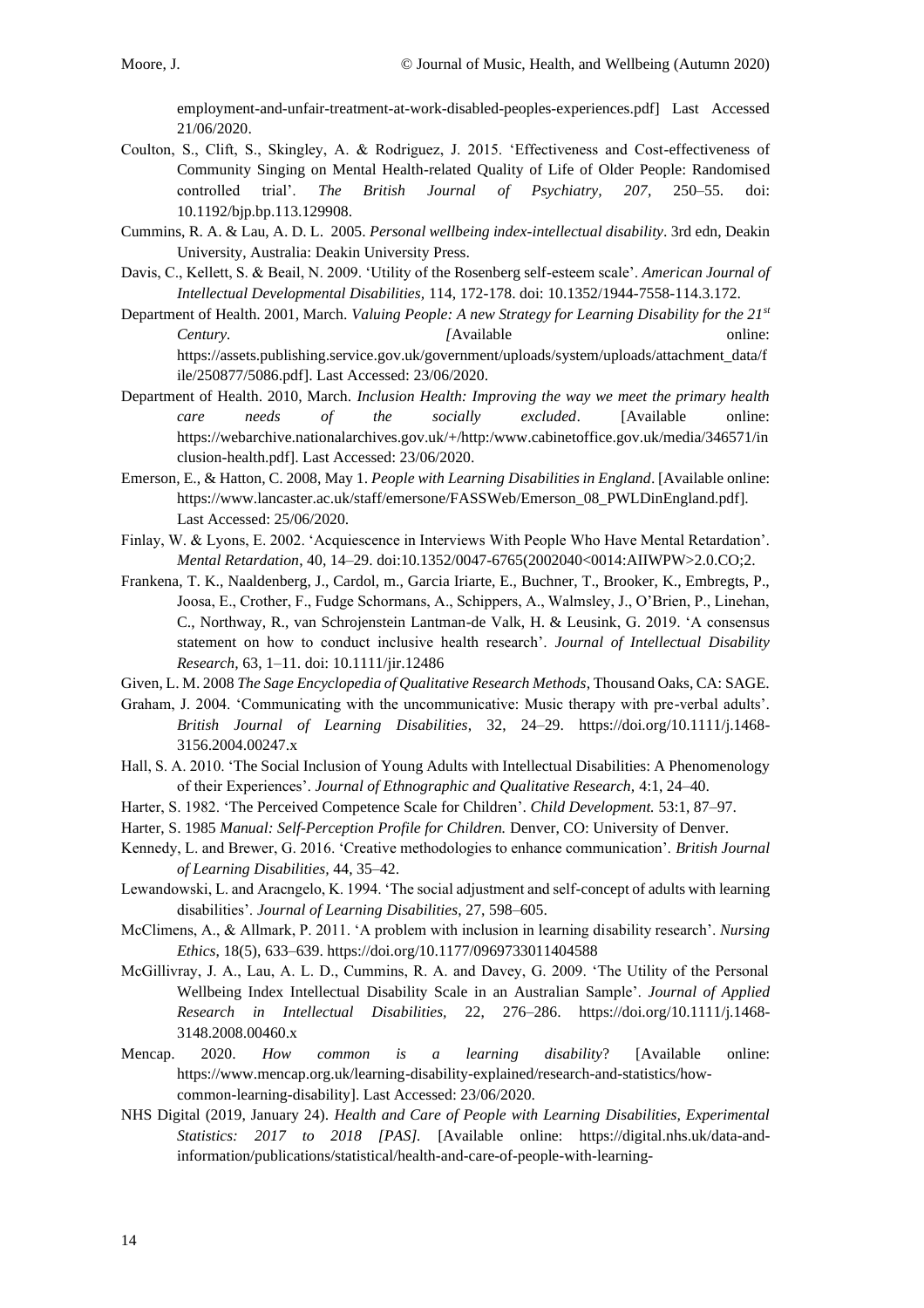[disabilities/experimental-statistics-2017-to-2018\]](https://eur01.safelinks.protection.outlook.com/?url=https%3A%2F%2Fdigital.nhs.uk%2Fdata-and-information%2Fpublications%2Fstatistical%2Fhealth-and-care-of-people-with-learning-disabilities%2Fexperimental-statistics-2017-to-2018&data=02%7C01%7Cjes.phillips%40canterbury.ac.uk%7C0dcabc85d54b4e1b856808d7dae9143f%7C0320b2da22dd4dab8c216e644ba14f13%7C0%7C0%7C637218566905636789&sdata=jTGcEYIVZTSczUQpkdfFgG8ZjLUXz0XeHTZwlzMo6hQ%3D&reserved=0). Last accessed 24/06/2020. Last Accessed: 23/06/2020.

- Nordoff, R. 2020. *How can Nordoff Robbins Music Therapy Help?* [Available online: [https://www.nordoff-robbins.org.uk/music-therapy-and-learning-difficulties/\]](https://www.nordoff-robbins.org.uk/music-therapy-and-learning-difficulties/). Last Accessed: 22/06/2020.
- Park, J-Y. & Park, E-Y. 2019. 'The Rasch Analysis of Rosenberg Self-Esteem Scale in Individuals with Intellectual Disabilities'. *Frontiers in Psychology,* 16th September 2019. [doi.org/10.3389/fpsyg.2019.01992](https://doi.org/10.3389/fpsyg.2019.01992)
- Patton, M. Q. 2014. *Qualitative Research & Evaluation Methods: Integrating Theory and Practice.*  Thousand Oaks, CA: SAGE.
- Pavlicevic, M., O'Neil, N., Powell, H., Jones, O., & Sampathianaki, E. 2014. 'Making music, making friends: Long-term music therapy with young adults with severe learning disabilities'. *Journal of Intellectual Disabilities*, 18, 5–19[. https://doi.org/10.1177/1744629513511354](https://eur01.safelinks.protection.outlook.com/?url=https%3A%2F%2Fdoi.org%2F10.1177%2F1744629513511354&data=02%7C01%7Cjes.phillips%40canterbury.ac.uk%7C0dcabc85d54b4e1b856808d7dae9143f%7C0320b2da22dd4dab8c216e644ba14f13%7C0%7C0%7C637218566905646747&sdata=47aQ%2F1bec0w7FYE7W65E3scOGZCUg6sY9MitIAuzZtI%3D&reserved=0)
- Pestana, C. 2014. 'Exploring the self-concept of adults with mild learning disabilities'. *British Journal of Learning Disabilities,* 43, 16–23. Doi.org/10.1111/bld.12081
- Prescott, A. P. 2006. *The Concept of Self in Psychology.* New York: Nova Science Publishers.
- Reschly, A. & Christenson, S. 2006. 'School completion' in *Children's needs: development, prevention, and intervention III*. Edited by Bear, G.G. and Minke, K.M, 103–113. Bethesda, MD: National Association of School Psychologists.
- Rikard, W. & Donkin, A. 2018. 'A Fair, Supportive Society. Institute of Health Equality'. [Available online: [http://www.instituteofhealthequity.org/resources-reports/a-fair-supportive-society](http://www.instituteofhealthequity.org/resources-reports/a-fair-supportive-society-summary-report/a-fair-supportive-society-summary-report.pdf)[summary-report/a-fair-supportive-society-summary-report.pdf\]](http://www.instituteofhealthequity.org/resources-reports/a-fair-supportive-society-summary-report/a-fair-supportive-society-summary-report.pdf). Last Accessed: 25/06/2020.
- Rosenberg, M. 1965. *Society and the Adolescent Self-Image.* Princeton, NJ: Princeton University Press.
- Sense, A. 2017. *Someone cares if I'm not there*. [Available online: [https://www.sense.org.uk/support](https://eur01.safelinks.protection.outlook.com/?url=https%3A%2F%2Fwww.sense.org.uk%2Fsupport-us%2Fcampaigns%2Floneliness%2F&data=02%7C01%7Cjes.phillips%40canterbury.ac.uk%7C0dcabc85d54b4e1b856808d7dae9143f%7C0320b2da22dd4dab8c216e644ba14f13%7C0%7C0%7C637218566905651721&sdata=qoIisAnOdMI%2B9Wl2yTNmPEH7%2BFTJe7k0p6f9DfZgic8%3D&reserved=0)[us/campaigns/loneliness/\]](https://eur01.safelinks.protection.outlook.com/?url=https%3A%2F%2Fwww.sense.org.uk%2Fsupport-us%2Fcampaigns%2Floneliness%2F&data=02%7C01%7Cjes.phillips%40canterbury.ac.uk%7C0dcabc85d54b4e1b856808d7dae9143f%7C0320b2da22dd4dab8c216e644ba14f13%7C0%7C0%7C637218566905651721&sdata=qoIisAnOdMI%2B9Wl2yTNmPEH7%2BFTJe7k0p6f9DfZgic8%3D&reserved=0). Last Accessed: 21/06/2020.
- Taheri, A., Perry, A. & Minnes, P. 2016. 'Examining the social participation of children and adolescents with intellectual disabilities and autism spectrum disorder in relation to peers'. *Journal of Intellectual Disability Research*, 60, 435–443.<https://doi.org/10.1111/jir.12289>
- Thyer, B. 2010. *The Handbook of Social Work Research Methods.* Thousand Oaks, CA: SAGE.
- Walmsley, J. 2001. 'Normalisation, Emancipatory Research and Inclusive Research in Learning Disability'. *Disability & Society*, 16, 187–205. [doi.org/10.1080/09687590120035807](https://doi.org/10.1080/09687590120035807)
- Wilson, N. J., Jaques, H., Johnson, A., & Brotherton, M. L. 2017. 'From Social Exclusion to Supported Inclusion: Adults with Intellectual Disability Discuss Their Lived Experiences of a Structured Social Group'. *Journal of Applied Research in Intellectual Disabilities*, 30, 847–858. doi: 10.1111/jar.12275.
- World Health Organisation 2019. *Definition: intellectual disability*. [Available online: [http://www.euro.who.int/en/health-topics/noncommunicable-diseases/mental](https://eur01.safelinks.protection.outlook.com/?url=http%3A%2F%2Fwww.euro.who.int%2Fen%2Fhealth-topics%2Fnoncommunicable-diseases%2Fmental-health%2Fnews%2Fnews%2F2010%2F15%2Fchildrens-right-to-family-life%2Fdefinition-intellectual-disability&data=02%7C01%7Cjes.phillips%40canterbury.ac.uk%7C0dcabc85d54b4e1b856808d7dae9143f%7C0320b2da22dd4dab8c216e644ba14f13%7C0%7C0%7C637218566905656700&sdata=Z4sib0k781MXg0BZ6jV1LpLU3hjPHPqlSDfCucj8qqc%3D&reserved=0)[health/news/news/2010/15/childrens-right-to-family-life/definition-intellectual-disability\]](https://eur01.safelinks.protection.outlook.com/?url=http%3A%2F%2Fwww.euro.who.int%2Fen%2Fhealth-topics%2Fnoncommunicable-diseases%2Fmental-health%2Fnews%2Fnews%2F2010%2F15%2Fchildrens-right-to-family-life%2Fdefinition-intellectual-disability&data=02%7C01%7Cjes.phillips%40canterbury.ac.uk%7C0dcabc85d54b4e1b856808d7dae9143f%7C0320b2da22dd4dab8c216e644ba14f13%7C0%7C0%7C637218566905656700&sdata=Z4sib0k781MXg0BZ6jV1LpLU3hjPHPqlSDfCucj8qqc%3D&reserved=0). Last Accessed: 21/06/2020.
- Yousefi, A. A., Mozaffari, K. Sharif, N. & Sepasi, M. 2013. Reliability and Validity of the "Personal Well-Being index – Cognitive Disability" on Mentally Retarded Students. *Iranian Journal of Psychiatry*, 8, 68–72.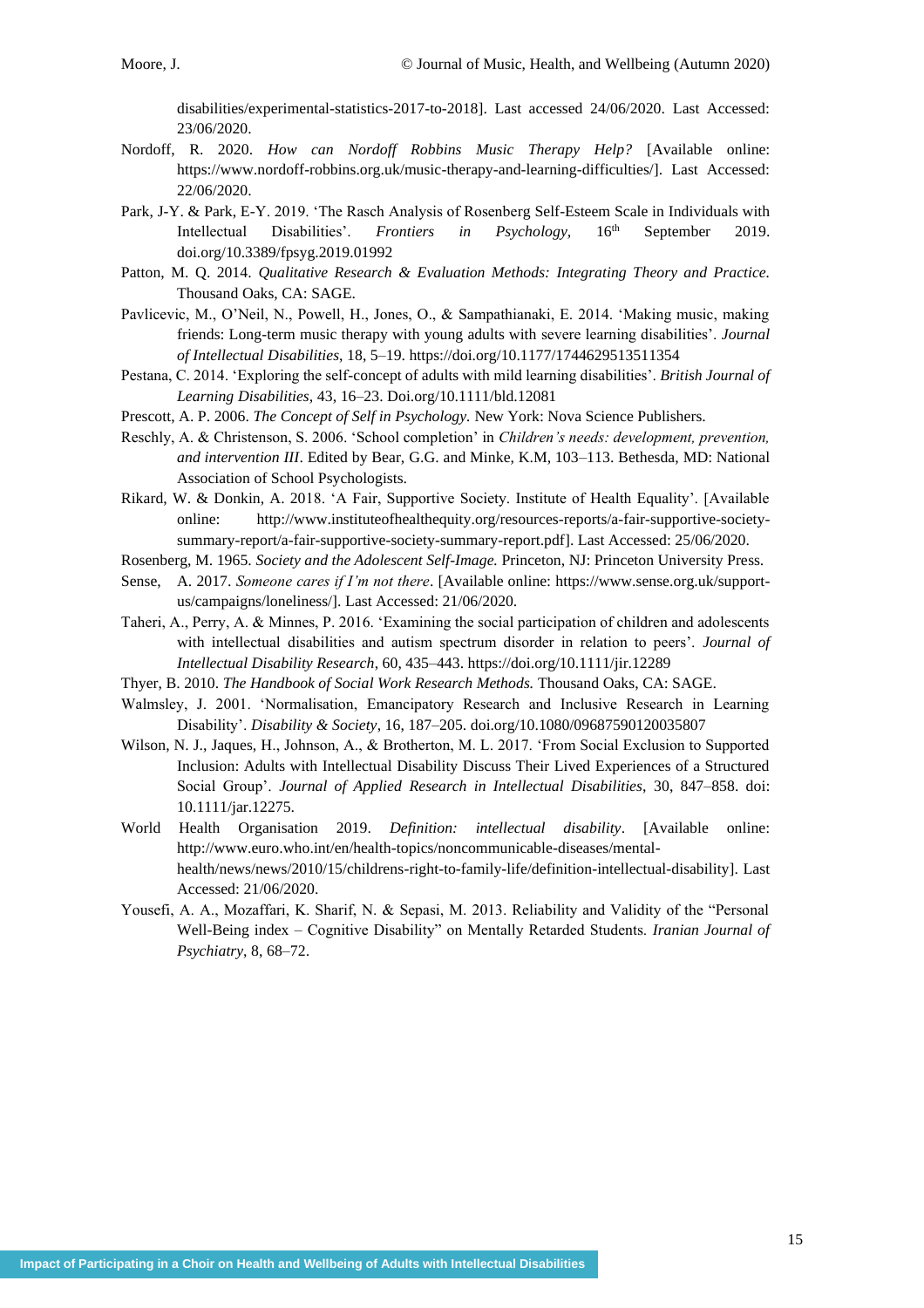## **Appendices**

## *Appendix One: Adapted Rosenberg Scale*

## **Rosenberg Self-Esteem Scale**

Please read each statement. Then circle the number indicating how much you believe the statement to be true.

|    |                                                           | Never true     | Hardly ever<br>true | Sometimes<br>true | Often true     | Always true |
|----|-----------------------------------------------------------|----------------|---------------------|-------------------|----------------|-------------|
| 1. | I feel that I am a good<br>person, as good as 1<br>others |                | $\overline{c}$      | 3                 | $\overline{4}$ | 5           |
| 2. | I feel that I have a lot of<br>good qualities             | 1              | $\overline{2}$      | 3                 | $\overline{4}$ | 5           |
| 3. | I am able to do things as<br>well as most other<br>people | $\overline{1}$ | 2                   | 3                 | $\overline{4}$ | 5           |
| 4. | I feel I haven't done<br>anything worthwhile              | 1              | $\overline{2}$      | 3                 | $\overline{4}$ | 5           |
| 5. | I like myself                                             | 1              | $\overline{2}$      | 3                 | $\overline{4}$ | 5           |
| 6. | At times, I think I am no<br>good at all                  | $\mathbf{1}$   | 2                   | 3                 | $\overline{4}$ | 5           |

## *Appendix Two: Adapted PWI Scale*

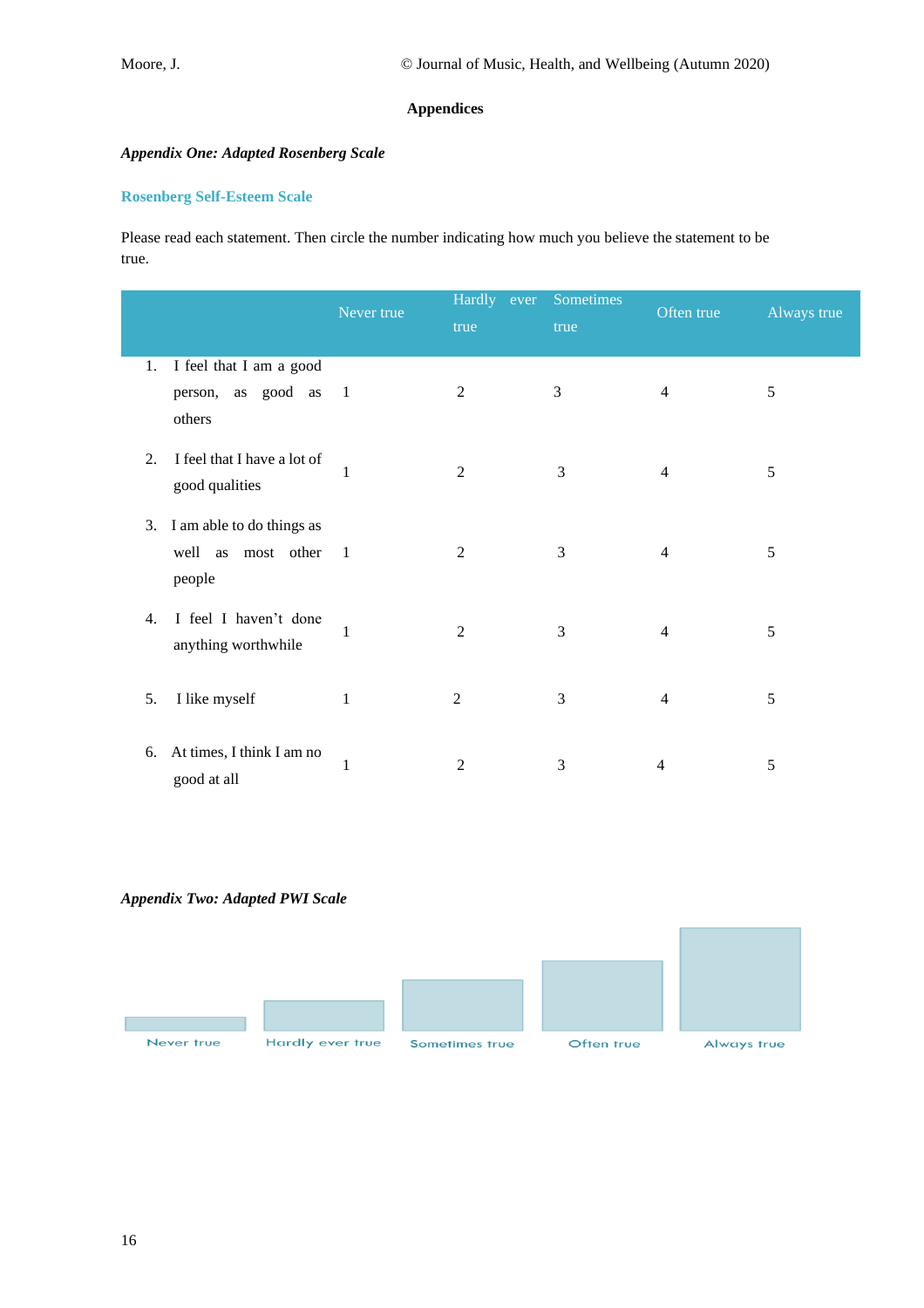*Appendix Three: Personal Wellbeing Index (PWI-ID)*

*Test Question: Using the scale, how do you feel about eating ice cream?*

Part I: Happy with Life as a Whole

1. "How happy do you feel about your life as a whole?"

| Happy  | Happy    | Happy    | <b>Not</b> | Hardly |
|--------|----------|----------|------------|--------|
| nearly | most of  | about    | often      | ever   |
| always | the time | sometime | very       | happy  |
|        |          |          |            |        |

Part II: Personal Wellbeing Index – Intellectual Disability



"How happy do you feel about…?"

- 2. the things you have? Like the money you have and the things you own?
- 3. how healthy you are?
- 4. the things you make or the things you learn? \_\_\_\_\_\_\_\_\_\_\_\_\_\_\_\_\_\_\_\_\_\_\_\_\_\_\_\_\_\_\_\_\_
- 5. getting on with the people you know? \_\_\_\_\_\_\_\_\_\_\_\_\_\_\_\_\_\_\_\_\_\_\_
- 6. how safe you feel?
- 7. doing things outside your home?
- 8. how things will be later on in your life?

## *Appendix Four: Demographics*

#### *Demographics and Initial Information*

| Gender | Male | Female | Prefer not to say |
|--------|------|--------|-------------------|
|        |      |        |                   |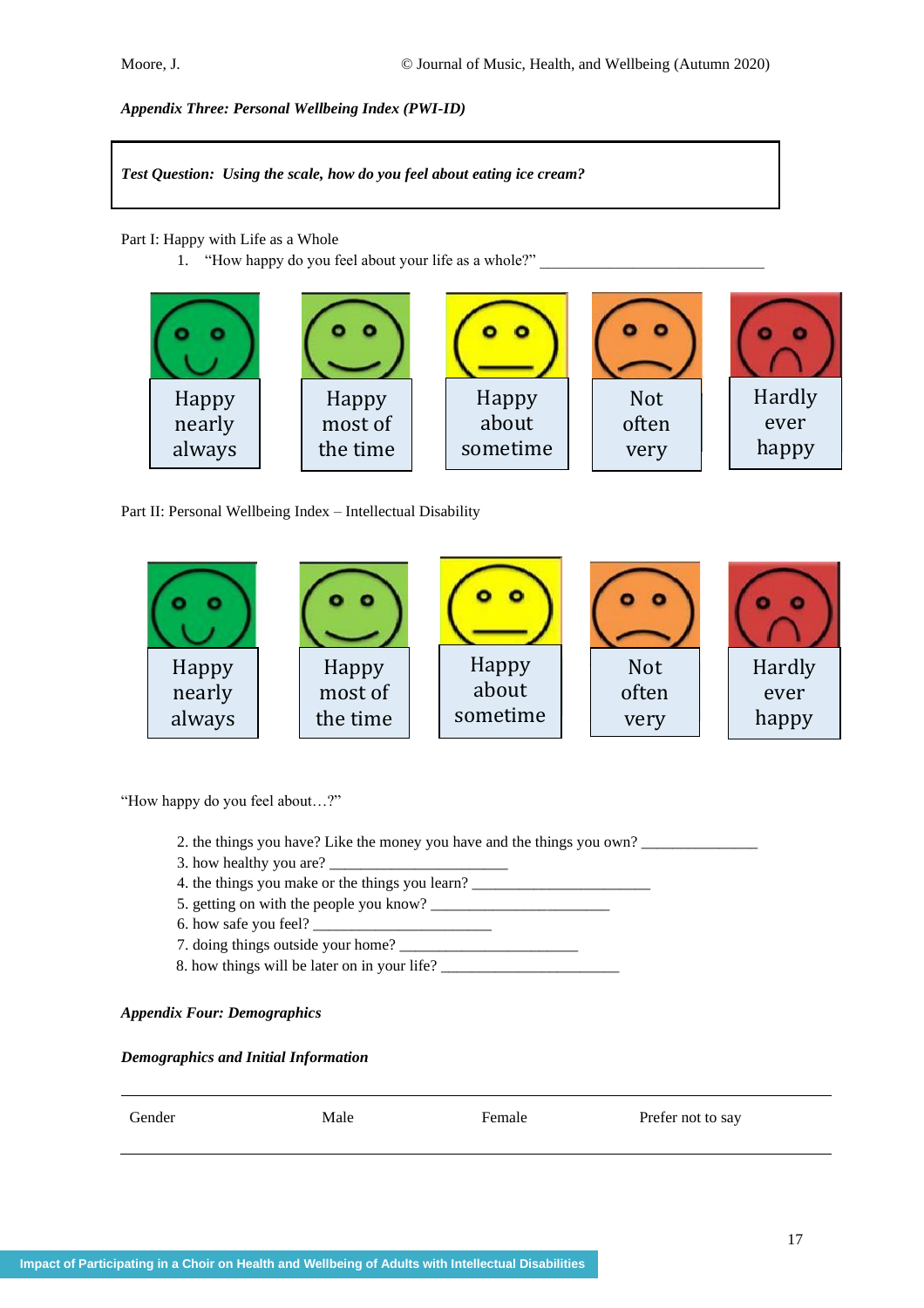|                                | 18-24                   | $25-29$   | $30 - 34$                | 35-39                      | 40-44             |
|--------------------------------|-------------------------|-----------|--------------------------|----------------------------|-------------------|
| Age                            |                         |           |                          |                            |                   |
|                                | 45-49                   | $50 - 54$ | 55-59                    | 60-64                      | $65+$             |
| Ethnicity                      |                         |           |                          |                            |                   |
|                                | Married                 | Divorced  |                          | Separated                  |                   |
| <b>Marital Status</b>          | Widowed                 |           | In a relationship Single |                            |                   |
|                                | Prefer not to say       |           |                          |                            |                   |
| Employment/                    | Full-time paid          |           | Part-time paid           | Volunteering               |                   |
| <b>Volunteer Status</b>        | Student                 |           | Unemployed               |                            | Prefer not to say |
| Living Situation               | Living alone            |           | Living with family       | Living with spouse/partner |                   |
|                                | Supported accommodation |           | Other:                   | Prefer not to say          |                   |
|                                |                         |           |                          |                            |                   |
| Service<br>Other<br>Engagement |                         |           |                          |                            |                   |
|                                |                         |           |                          |                            |                   |
| Other Arts/                    |                         |           |                          |                            |                   |
| Music<br>Involvement           |                         |           |                          |                            |                   |
|                                |                         |           |                          |                            |                   |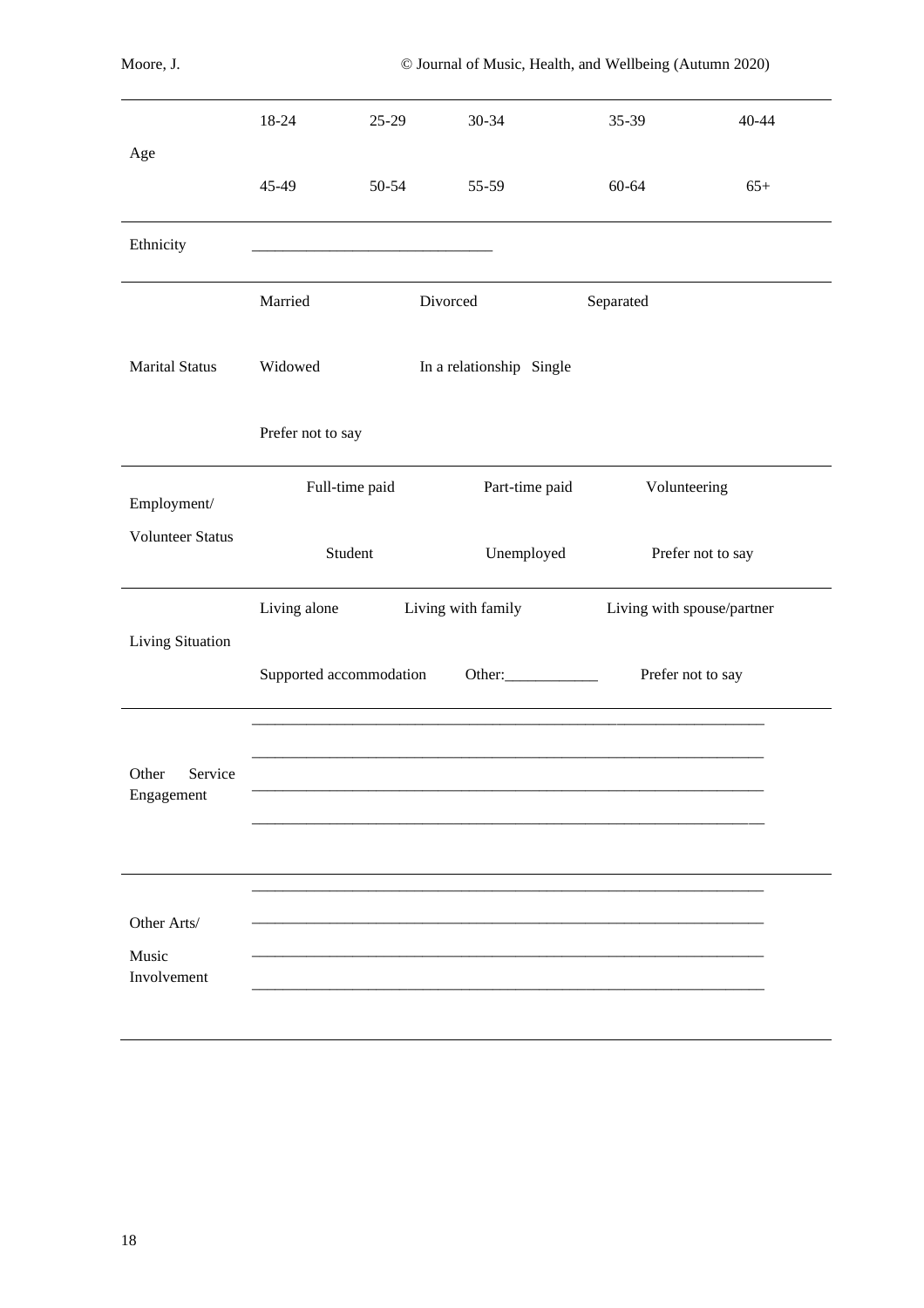#### **Appendix Five: Short Answer Questions**

How does singing make you feel?

What did you like most about the choir?

How did you feel about performing in front of people?

Is the time of the choir convenient to you?

Do you feel comfortable coming to the room and the building for the choir?

What did you not like about the choir?

What do you think could be made better about the choir?

Researcher Only - Reflection on data collection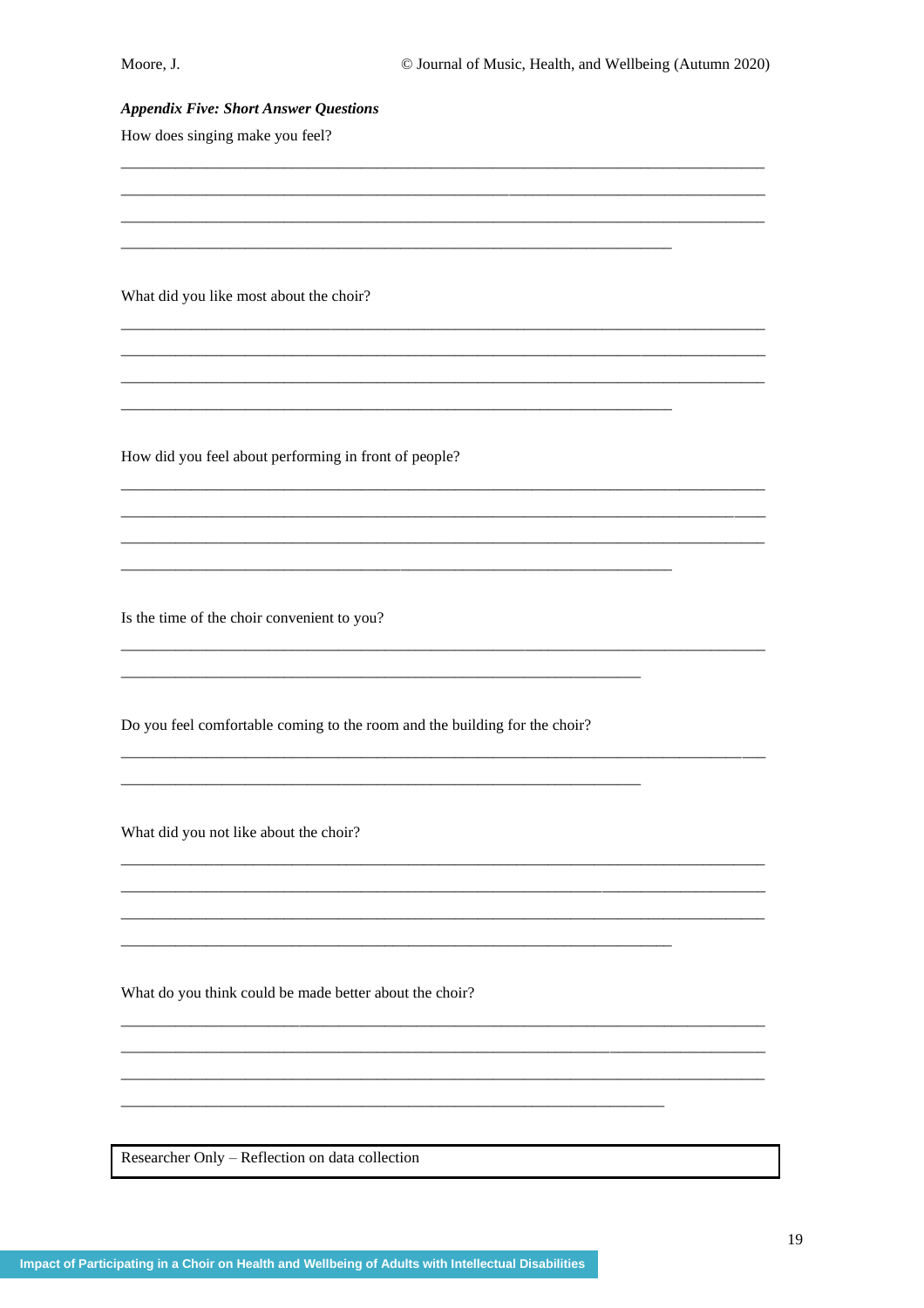# *Appendix Six: Supplementary Tables*

| <b>Respondent</b> | $T1(n=19)$              | $T2(n=16)$     | $T3(n=14)$     | Respondent included in<br>all 3 data collections? |
|-------------------|-------------------------|----------------|----------------|---------------------------------------------------|
| <b>PID001</b>     | $\overline{\mathbf{X}}$ | $\overline{X}$ | $\overline{X}$ | $\overline{Y}$                                    |
| PID002            | $\mathbf X$             | $\mathbf X$    |                |                                                   |
| <b>PID003</b>     | $\mathbf X$             | $\mathbf X$    | $\mathbf X$    | $\mathbf Y$                                       |
| <b>PID004</b>     | $\mathbf X$             | $\mathbf X$    | $\mathbf X$    | $\mathbf Y$                                       |
| <b>PID005</b>     | $\mathbf X$             | $\mathbf X$    | $\mathbf X$    | $\mathbf Y$                                       |
| <b>PID006</b>     | $\mathbf X$             | $\mathbf X$    | $\mathbf X$    | $\mathbf Y$                                       |
| PID007            | $\mathbf X$             |                |                |                                                   |
| <b>PID008</b>     | $\mathbf X$             | $\mathbf X$    | $\mathbf X$    | $\mathbf Y$                                       |
| <b>PID009</b>     | $\mathbf X$             | $\mathbf X$    |                |                                                   |
| <b>PID010</b>     | $\mathbf X$             | $\mathbf X$    | $\mathbf X$    | $\mathbf Y$                                       |
| <b>PID011</b>     | $\mathbf X$             |                | $\mathbf X$    |                                                   |
| <b>PID012</b>     | $\mathbf X$             | $\mathbf X$    | $\mathbf X$    | $\mathbf Y$                                       |
| <b>PID013</b>     | $\mathbf X$             | $\mathbf X$    | $\mathbf X$    | $\mathbf Y$                                       |
| <b>PID014</b>     | $\mathbf X$             | $\mathbf X$    | $\mathbf X$    | $\mathbf Y$                                       |
| <b>PID015</b>     | $\mathbf X$             | $\mathbf X$    | $\mathbf X$    | $\mathbf Y$                                       |
| <b>PID016</b>     | $\mathbf X$             |                |                |                                                   |
| <b>PID017</b>     | $\mathbf X$             | $\mathbf X$    | $\mathbf X$    |                                                   |
| <b>PID018</b>     | $\mathbf X$             | $\mathbf X$    | $\mathbf X$    |                                                   |
| <b>PID019</b>     | $\mathbf X$             | $\mathbf X$    |                |                                                   |
| <b>PID020</b>     |                         |                |                |                                                   |
| <b>PID021</b>     |                         |                |                |                                                   |
| <b>PID022</b>     |                         |                |                |                                                   |

Table 2. Respondent consistency over time points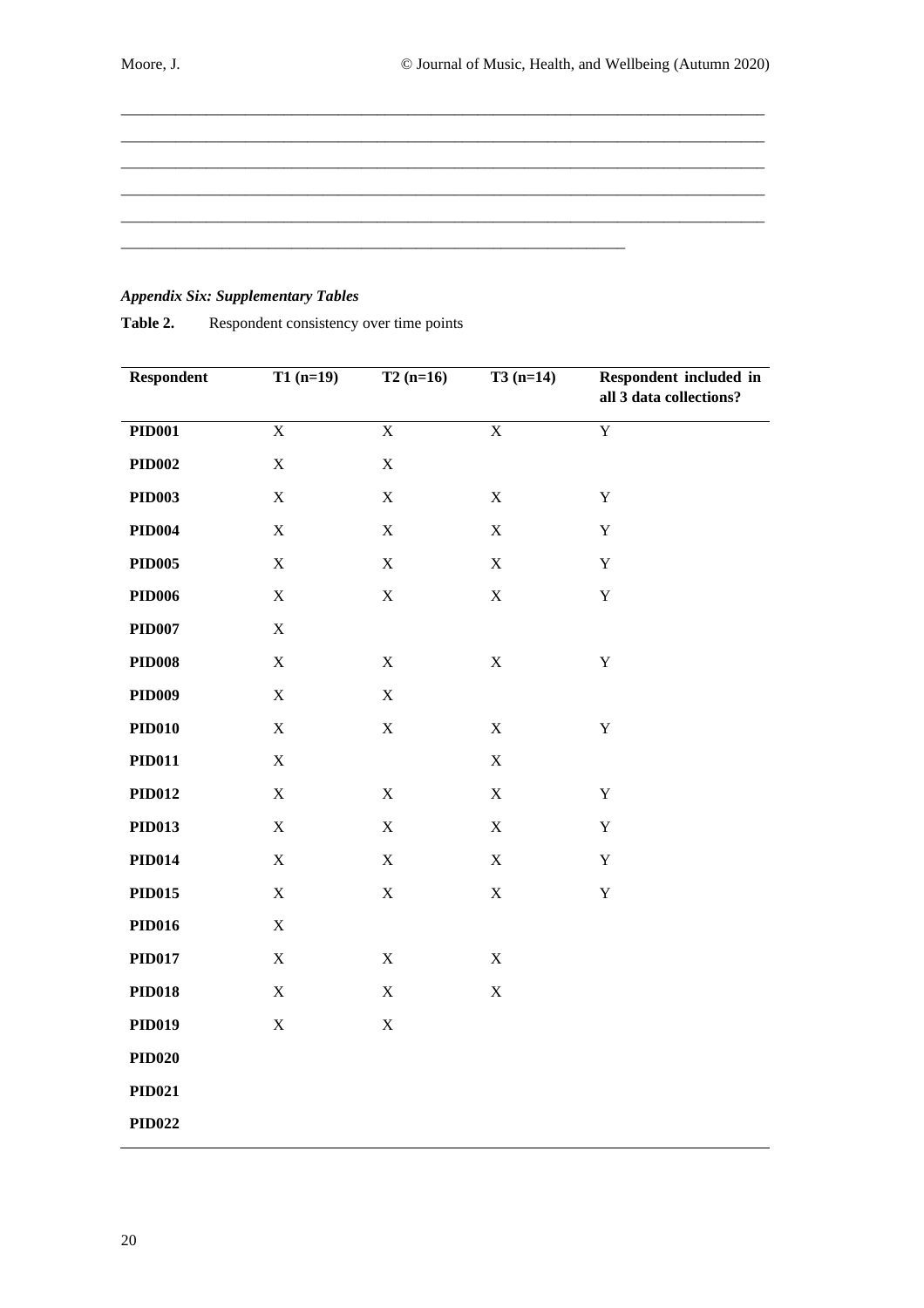|                   | T1 | T <sub>2</sub> | T <sub>3</sub> |
|-------------------|----|----------------|----------------|
| <b>Male</b>       | 8  | 7              | 6              |
| Female            | 9  | 9              | 8              |
| Prefer not to say |    | $\Omega$       | $\theta$       |
| <b>Missing</b>    | 4  | 6              | 8              |
| <b>Total</b>      | 22 | 22             | 22             |

Table 3. Gender at all time points

## Table 4. Age groups by time points

|                   | <b>T1</b>        | <b>T2</b>        | <b>T3</b>        |
|-------------------|------------------|------------------|------------------|
| $18-24$           | $\boldsymbol{0}$ | $\boldsymbol{0}$ | $\boldsymbol{0}$ |
| $25-29$           | $\sqrt{6}$       | $\boldsymbol{7}$ | $\overline{4}$   |
| $30 - 34$         | $\overline{4}$   | $\overline{2}$   | $\mathfrak{Z}$   |
| $35 - 39$         | $\mathbf{1}$     | $\,1\,$          | $\boldsymbol{0}$ |
| $40 - 44$         | $\boldsymbol{0}$ | $\boldsymbol{0}$ | $\boldsymbol{0}$ |
| 45-49             | $\overline{4}$   | 3                | 3                |
| 50-54             | $\mathbf{1}$     | $\,1\,$          | $\overline{2}$   |
| 55-59             | $\sqrt{2}$       | $\overline{2}$   | $\mathbf{1}$     |
| $60 - 64$         | $\boldsymbol{0}$ | $\boldsymbol{0}$ | $\mathbf{1}$     |
| $65+$             | $\boldsymbol{0}$ | $\boldsymbol{0}$ | $\boldsymbol{0}$ |
| Prefer not to say | $\boldsymbol{0}$ | $\boldsymbol{0}$ | $\boldsymbol{0}$ |
| <b>Missing</b>    | $\overline{4}$   | $\sqrt{6}$       | $8\,$            |
| <b>Total</b>      | $\bf{22}$        | 22               | $\bf{22}$        |

Table 5. Ethnicity by time points

|                                           | T1 | <b>T2</b> | T3 |
|-------------------------------------------|----|-----------|----|
| Born in UK, Jamaica 1<br>heritage         |    |           |    |
| White British (and 16<br>variants)        |    | 9         | 9  |
| White British / half 1<br><b>Egyptian</b> |    |           |    |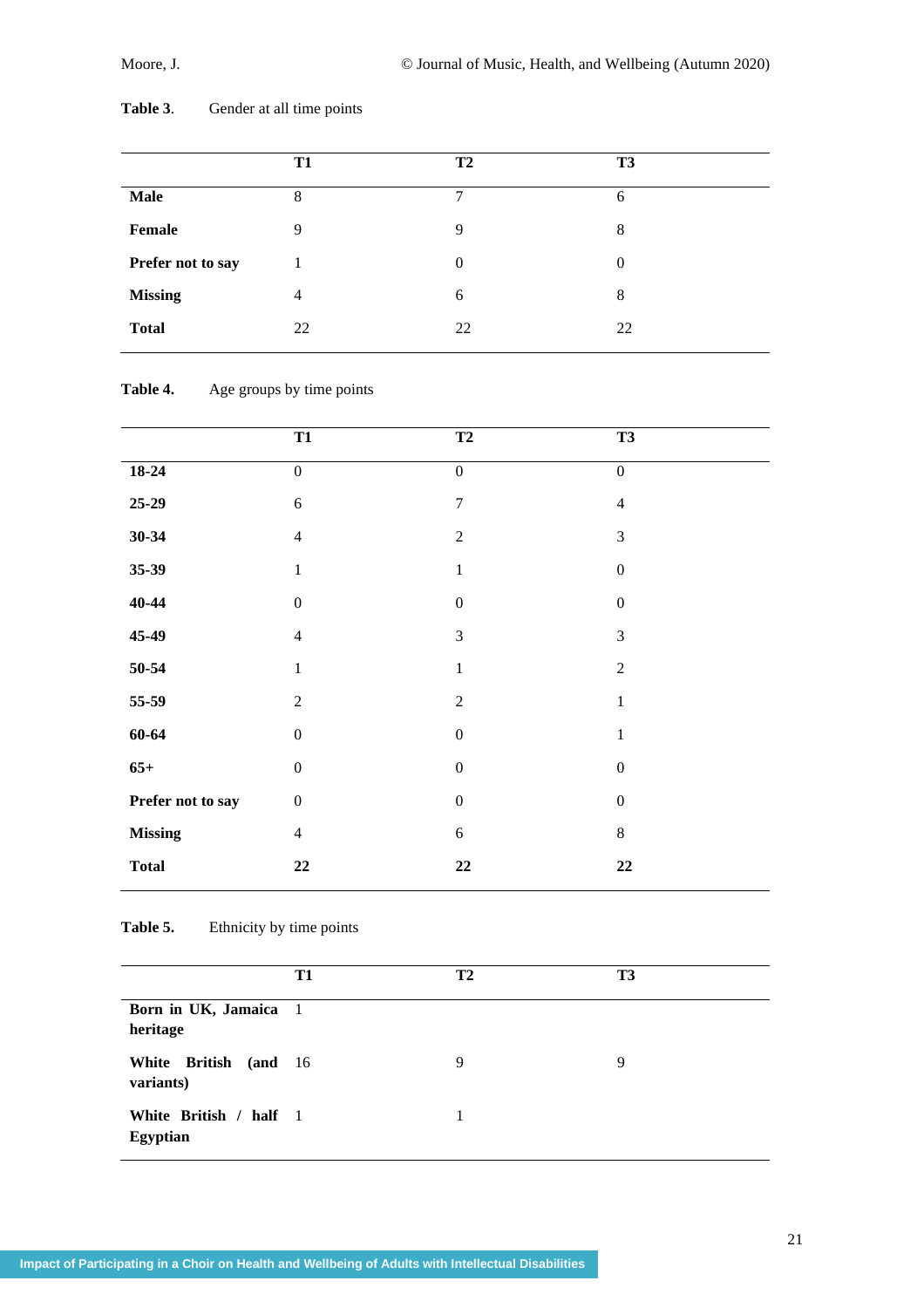| <b>Black African</b>            | 0        |                |   |
|---------------------------------|----------|----------------|---|
| <b>British (and variants)</b> 0 |          | $\overline{4}$ |   |
| White                           | $\theta$ | $\Omega$       | 2 |
| <b>Black</b>                    | $\theta$ | $\Omega$       |   |
| <b>Missing</b>                  | 4        | $\tau$         | Q |
|                                 |          |                |   |

# Table 6. Marital status by time points

|                   | <b>T1</b>      | <b>T2</b> | <b>T3</b> |
|-------------------|----------------|-----------|-----------|
| <b>Married</b>    | 1              |           | 1         |
| In a relationship | $\overline{4}$ | 7         | 6         |
| <b>Single</b>     | 11             | 7         | 6         |
| Prefer not to say | 2              | 1         | 1         |
| <b>Missing</b>    | $\overline{4}$ | 6         | 8         |
| <b>Total</b>      | 22             | 22        | 22        |
| <b>Missing</b>    | $\overline{4}$ | 7         | 9         |

# Table 7. Work status by time points

|                       | <b>T1</b>      | <b>T2</b>        | T <sub>3</sub> |
|-----------------------|----------------|------------------|----------------|
| <b>Full-time paid</b> | 1              | $\boldsymbol{0}$ | $\overline{2}$ |
| Part-time paid        | 1              | 3                | 6              |
| <b>Volunteering</b>   | $\,8\,$        | 5                | $\mathbf{1}$   |
| Unemployed            | 7              | 5                | $\overline{4}$ |
| Prefer not to say     | $\mathbf{1}$   | 2                | $\Omega$       |
| <b>Missing</b>        | $\overline{4}$ | 7                | 9              |
| <b>Total</b>          | 22             | 22               | 22             |
|                       |                |                  |                |

## Table 8. Living situation by time points

| <b>Living alone</b> |  |  |
|---------------------|--|--|
| Living with family  |  |  |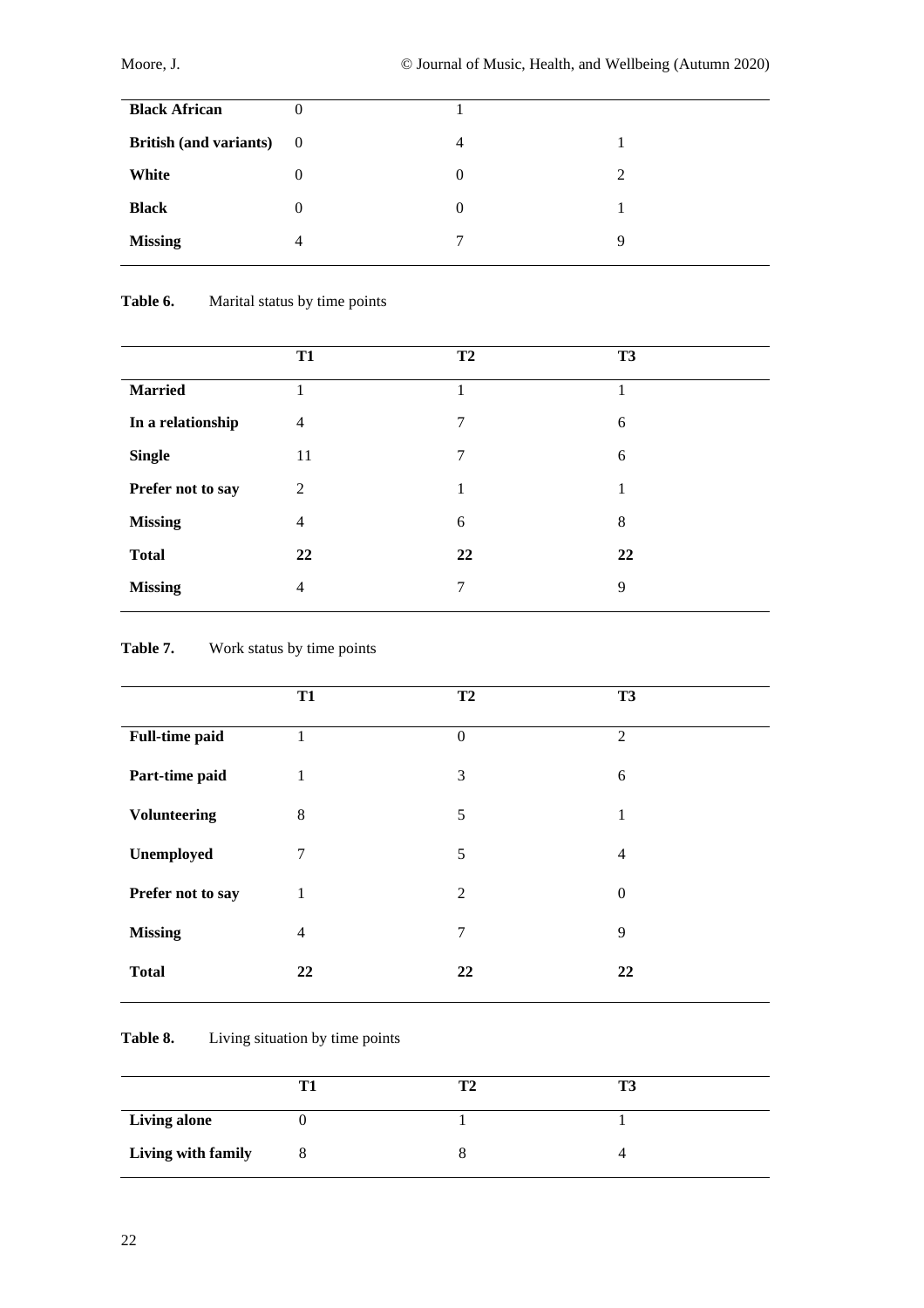| Living with spouse / 1<br>partner |                  | 1              |              |
|-----------------------------------|------------------|----------------|--------------|
| <b>Supported</b><br>accommodation | 6                | 5              | 6            |
| Other                             | 2                | $\overline{0}$ |              |
| Prefer not to say                 | $\boldsymbol{0}$ | $\overline{0}$ | $\mathbf{0}$ |
| <b>Missing</b>                    | 5                | 7              | 9            |
| <b>Total</b>                      | 22               | 22             | 22           |

**Table 15.** Other 'service' use, across all time points. Multiple responses per respondent.

| <b>Activity</b>                                                                               | <b>Number of mentions</b> |
|-----------------------------------------------------------------------------------------------|---------------------------|
| Other Mencap                                                                                  | 5                         |
| Church                                                                                        | 5                         |
| Sport                                                                                         | $\overline{4}$            |
| Dance / disco                                                                                 | $\overline{4}$            |
| Web / internet / computer                                                                     | $\overline{4}$            |
| MAPS in deal                                                                                  | $\overline{4}$            |
| Choir / singing                                                                               | 3                         |
| Fitness                                                                                       | 3                         |
| Maths                                                                                         | 2                         |
| Riverside club - youth club                                                                   | $\overline{2}$            |
| Gateway club                                                                                  | $\mathfrak{2}$            |
| Other single mention (for example film night,<br>slimming world, bingo, bird watching, drama) | 14                        |
| Don't know                                                                                    | $\overline{2}$            |

## **Table 16.** Other arts involvement

| <b>Activity</b>      | <b>Number of mentions</b> |
|----------------------|---------------------------|
| Dancing / disco      | 10                        |
| Art / colouring      | 8                         |
| Other choir /singing | $\tau$                    |
| Music                | 4                         |
| <b>Fitness</b>       | 4                         |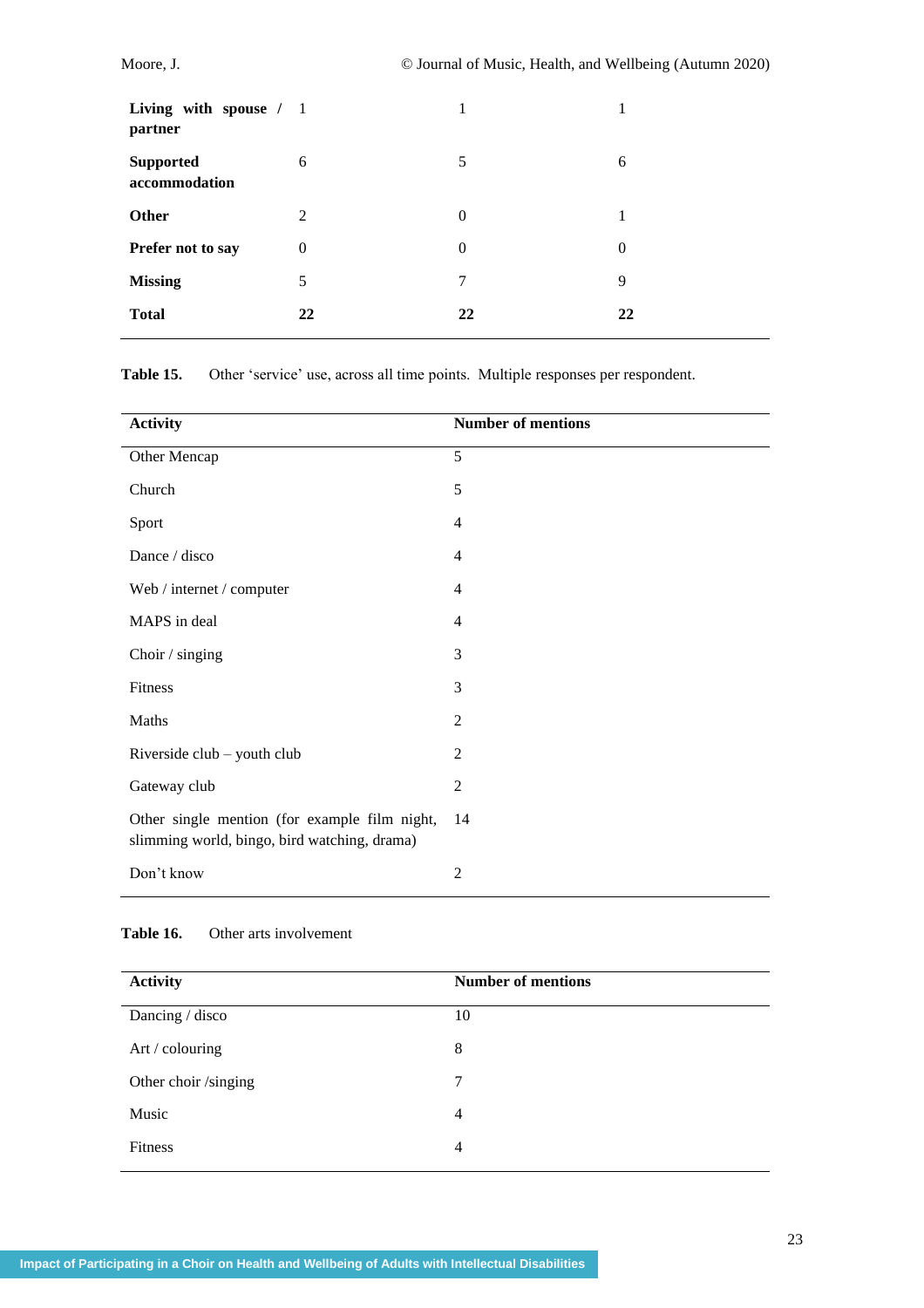| Painting<br>$\overline{2}$<br>Bingo<br>$\overline{2}$<br>Tambourine<br>$\mathbf{1}$<br>$\mathbf{1}$<br>Drums<br>$\mathbf{1}$<br><b>DJing</b><br>Listen to Elvis<br>1<br>Swimming<br>$\mathbf{1}$<br>Bocca<br>$\mathbf{1}$<br>Outdoors<br>$\mathbf{1}$<br>$\mathbf{1}$<br>Drama<br>Writing<br>$\mathbf{1}$<br>Photography<br>$\mathbf{1}$<br>Cooking<br>$\mathbf{1}$<br><b>Folkestone Hall events</b><br>$\mathbf{1}$<br>Shopping<br>$\mathbf{1}$<br>Quiz<br>1 |
|---------------------------------------------------------------------------------------------------------------------------------------------------------------------------------------------------------------------------------------------------------------------------------------------------------------------------------------------------------------------------------------------------------------------------------------------------------------|
|                                                                                                                                                                                                                                                                                                                                                                                                                                                               |
|                                                                                                                                                                                                                                                                                                                                                                                                                                                               |
|                                                                                                                                                                                                                                                                                                                                                                                                                                                               |
|                                                                                                                                                                                                                                                                                                                                                                                                                                                               |
|                                                                                                                                                                                                                                                                                                                                                                                                                                                               |
|                                                                                                                                                                                                                                                                                                                                                                                                                                                               |
|                                                                                                                                                                                                                                                                                                                                                                                                                                                               |
|                                                                                                                                                                                                                                                                                                                                                                                                                                                               |
|                                                                                                                                                                                                                                                                                                                                                                                                                                                               |
|                                                                                                                                                                                                                                                                                                                                                                                                                                                               |
|                                                                                                                                                                                                                                                                                                                                                                                                                                                               |
|                                                                                                                                                                                                                                                                                                                                                                                                                                                               |
|                                                                                                                                                                                                                                                                                                                                                                                                                                                               |
|                                                                                                                                                                                                                                                                                                                                                                                                                                                               |
|                                                                                                                                                                                                                                                                                                                                                                                                                                                               |
|                                                                                                                                                                                                                                                                                                                                                                                                                                                               |
| <b>Bowling</b><br>$\mathbf{1}$                                                                                                                                                                                                                                                                                                                                                                                                                                |
| Monday club<br>$\mathbf{1}$                                                                                                                                                                                                                                                                                                                                                                                                                                   |
| <b>Tuesday MAPS</b><br>$\mathbf{1}$                                                                                                                                                                                                                                                                                                                                                                                                                           |
| Everything<br>$\mathbf{1}$                                                                                                                                                                                                                                                                                                                                                                                                                                    |
| No / none<br>$\overline{4}$                                                                                                                                                                                                                                                                                                                                                                                                                                   |

Table 17. Other arts involvement (summary codes)

| <b>Activity</b>    | <b>Number of mentions</b> |
|--------------------|---------------------------|
| Music              | 18                        |
| Fitness / movement | 17                        |
| Arts               | 13                        |
| Other              | 10                        |
| No/none            | $\overline{4}$            |

Table 18. Summary of responses to question about whether respondent thinks they have a learning disability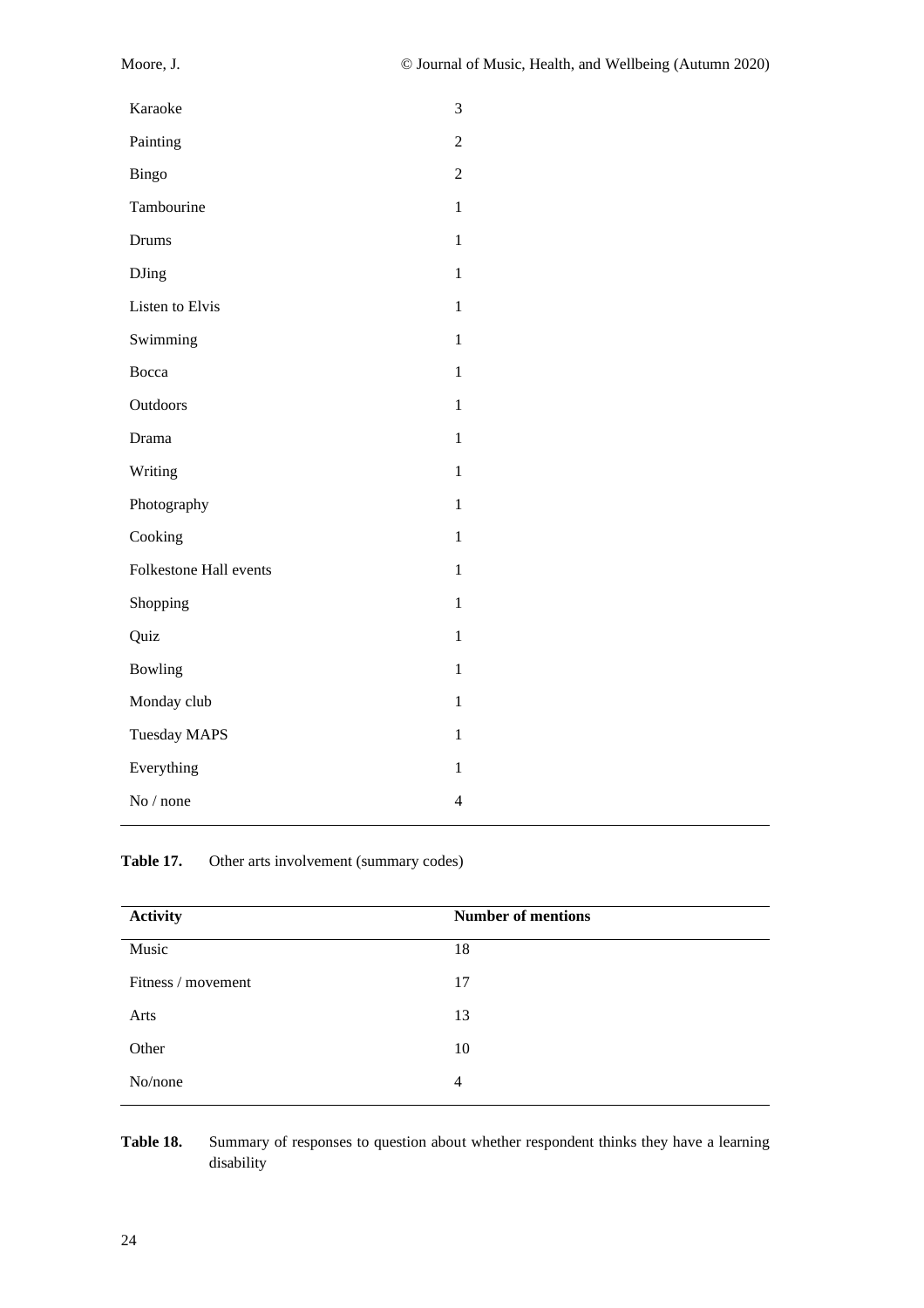|                           | T1 | <b>T2</b> | T3 |
|---------------------------|----|-----------|----|
| <b>Yes and variations</b> | 14 | 13        | 11 |
| <b>No and variations</b>  | 3  |           |    |
| Don't know                |    |           |    |
| Other response            |    |           |    |

## **Table 19.** Summary of responses to question about whether respondent thinks they were treated differently because of their learning disability

|                                                               | T1             | T <sub>2</sub> | <b>T3</b> |
|---------------------------------------------------------------|----------------|----------------|-----------|
| $Yes - treated badly / 4$<br>worse                            |                | 6              | 2         |
| $Yes - treated better / 1$<br>well                            |                | 1              | 2         |
| Yes - not specified 3<br>how / not clearly<br>better or worse |                | $\overline{2}$ | 6         |
| $\textbf{No}$ – not treated 5<br>differently                  |                | 2              | 4         |
| <b>Other</b>                                                  | $\overline{4}$ | $\overline{2}$ | 5         |
| No response                                                   | 1              | 3              |           |

**Table 20.** What did you like most about the choir? (Summary)

| <b>Summary code</b>                    | <b>Mentions</b> |
|----------------------------------------|-----------------|
| Singing / enjoyment of singing / music | 17              |
| Socialising / being with friends       | 10              |
| Happy / makes me happy and variants    | 2               |
| Other                                  | 6               |